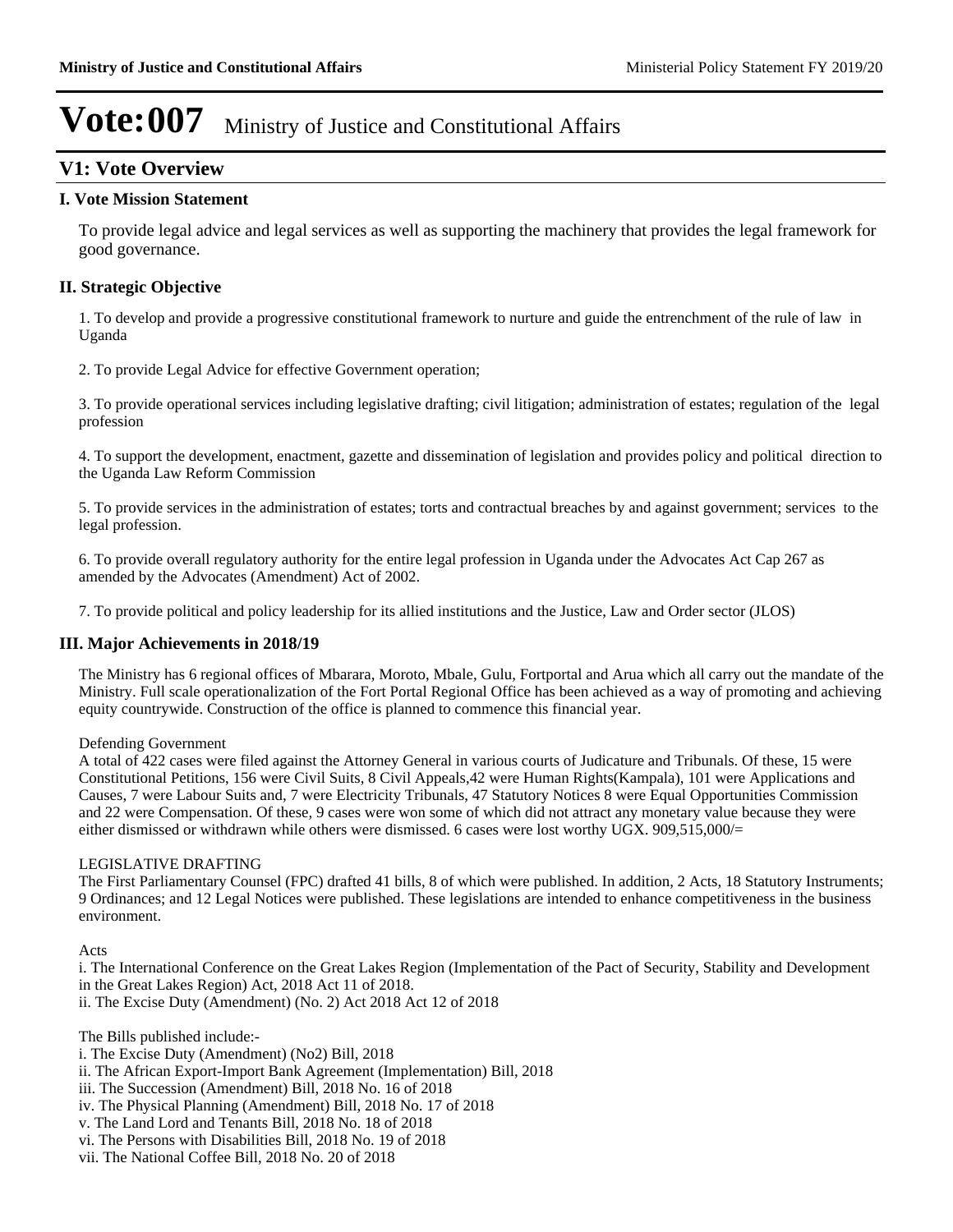viii. The National Graduate Scheme Bill, 2018 No. 21 of 2018

#### Statutory Instruments

i. The Security Organisations (Terms and Conditions of Service) Regulations, 2018 S.I No. 40 of 2018

- ii. The Building Control Act, 2013 (Commencement) Instrument, 2018 S.I No. 41 of 2018
- iii. The Geographical Indications Regulations, 2018 SI. No. 42 of 2018
- iv. The Traffic and Road Safety (Closure of Road) (Kampala) Order, 2018 S.I No. 43 of 2018

v. The Electoral Commission (Appointment of Date of completion of Update of Voters Register for the election of the

- Chairperson and specified Local Government Councils, Busia District) Instrument, 2018 S.I. No. 45 of 2018
- vi. The Land Acquisition (Tilenga Project) Instrument, 2018 S.I No. 46 of 2018

vii. The Land Acquisition (Namave South 132-KV Transmission Line and Substations) Instrument, 2018 S.I No. 47 of 2018 viii. The National Information Technology Authority Uganda (Certification of providers of Information Technology Products and Services) (Amendment) Regulations 2018 S.I No. 48 of 2018

ix. The Water (General Rates) Regulations, 2018 SI. No. 50 of 2018

x. The Chattels Securities Act (Commencement) Instrument, 2018 S.I No. 51 of 2018

xi. The Acts of Parliament (Reprint of the Children's Act) (Cap) Order, 2018

xii. The Tax Procedures Code (Tax Stamps) Regulations, 2018 S.I No. 53 of 2018

xiii. The Traffic and Road Safety Act (Speed of Motor vehicle) (Temporary Maximum Speed Limit) (No. 3) Order, 2018 SI. No. 54 of 2018

The Attorney General facilitated 7 key EAC meetings including the Council of Ministers, sectoral council on trade investment and finance, tripartite meeting for technical experts on motor vehicle load management and multi lateral cross boarder road transport agreement. The Attorney General also participated in drafting constitution for the EAC political federation and harmonisation of laws in the EAC. He also participated in the drafting of the bills for the monetary union protocol and micro finance institutions.

The FPC conducted an internal team building workshop to build capacity and strengthen team work in developing legislation. Members shared experience and discussed how to strengthen teamwork.

#### Policy Planning and Support Services

Under Human Resource, the Ministry recruited the Deputy Solicitor General, 3 Principal Officers, , 4 State Attorneys 3 of Office Attendants (2 male and 1 female).

As a measure to enhance security at the offices, the ministry deployed CCTV cameras at the ministry headquarters. It purchased 10 computer sets for 5 Regional Offices of Arua, Gulu, Mbale, Moroto and Mbarara. The ministry also fast tracked the digitization by introducing Case Management System for the Law Council, Administrator General and Civil Litigation.

#### Access to JLOS Services

The JLOS is striving to ensure that the geographical distribution of its service points provide access to all communities and are spread proportionately across institutions, services and physical locations.

The sector has invested in the construction of 6 new justice centres in the reporting period and when completed the number of districts with one stop frontline JLOS service points will increase from 72 to 78 out of the targeted 117 districts translating into 66.7% district coverage.

The sector has targeted to reduce case backlog from 21% in 2017/18 to 15% in 2018/19. The sector institutions have adopted the principle of 4:6 as per the case backlog strategy where case backlog is given affirmative action in cause listing and that for every 10 cases handled by the judicial and quasi-judicial institutions 4 are backlog. In the reporting period 25,900 backlog cases were disposed. In some institutions such as JSC, backlog has reduced by 60%.

#### Gender and access to justice

As part of the goal to achieve justice for all, the Sector continues to make deliberate efforts to address gender and access to justice with particular focus on addressing the steeper barriers women face in accessing justice by having the draft gender strategy validated and implemented as well as setting up functional gender desks in all institutions.The JLOS in collaboration with UBOS is developing the Sector Strategic Plan for Statistics (SSPS) and strengthening data collection on gender based violence in the sector institutions with primary focus on GBV data production and dissemination. These initiatives are funded by UN Women.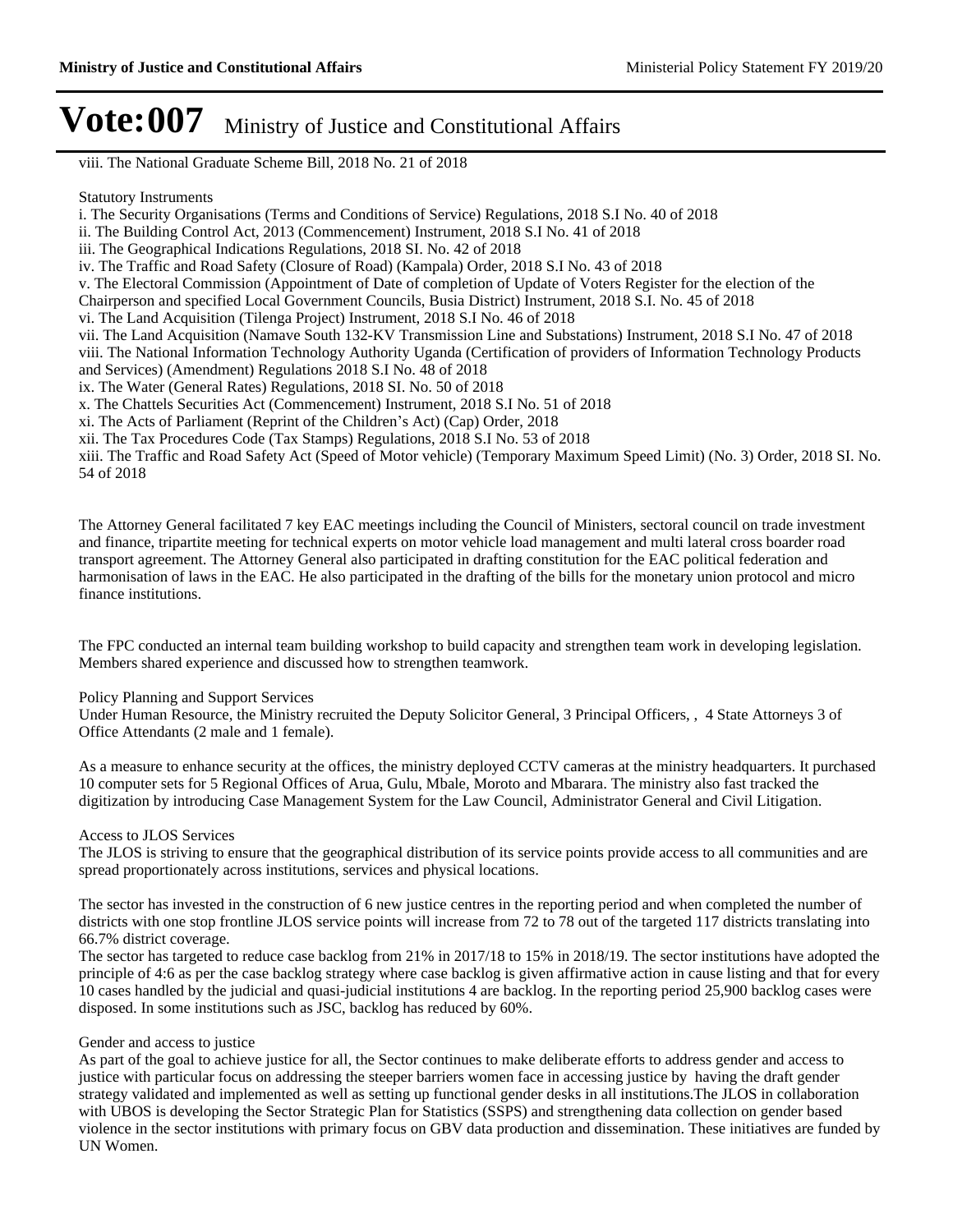#### Observance of Human Rights and Fight against Corruption Promoted

JLOS achievements on observance of human rights and fight against corruption registered a mixed picture of results, posting a reduction in pre-trail remand population in prisons to 49.8%. The achievement reflection of effectiveness of underlying enhanced clearance of cases before courts of law, reduction in crime, and increased use of alternative non-custodial sentencing, among others.

The Sector rolled out a scholarship for a diploma in investigations and prosecutions for 100 CID officers of the UPF who are involved in investigation of complex cases such as corruption. This emerged from the recognition of the increasing complexity of white collar and other financial crimes. Other anti-corruption trainings were conducted at institutional level, , for instance, the JSC conducted capacity building on effective investigations of corruption related complaints for its staff, and one member of the JSC and staff undertook an experiential training in Ghana on best practices in anti-corruption, handling of disciplinary proceedings, and judicial education. In the ODPP, staff were trained in investigation and prosecution techniques, and 25 ODPP staff are attending continuous training in LLM and management related courses. The judiciary trained 25 judges on handling cases of cyber-crime and electronic fraud.

Commercial Justice and the Environment for Competitiveness Strengthened

The Sector puts great emphasis on reformation, update and enforcement of commercial laws, harmonization and domestication of regional and international laws, automation of business processes, enhancement of case management systems, mediation, small claims procedure and minimizing delays.

With regard to competitiveness, the Sector held both regional and local collaborative meetings aimed at reviewing the legal framework for commercial justice, identifying areas for law reform and development to address the needs of new, emerging and changing areas of commercial business practice.

### **IV. Medium Term Plans**

- a. Fast track all cases
- i. Processes and Procedures that lead to delay in cases reviewed and re-engineered;
- ii. Case Administration Strengthened;
- iii. Capacity and Capability to attend Court enhanced;
- iv. Prosecution and Execution capacity of Civil Cases Strengthened;
- v. Clear 944 Backlogged disciplinary cases;
- vi. Capacity and capability of Disciplinary Committee prosecutors enhanced;
- vii. Disciplinary Committee strengthened;
- viii. Inspection of Law chambers enhanced;
- ix. Committee on the Prerogative of Mercy facilitated.
- b. Enhance Ministry efficiency and effectiveness
- i. MoJCA's new Organisational Structure fully operationalized;
- ii. Business processes in all Directorates reformed;
- iii. Civil Case Management System Strengthened;
- iv. Estates Management Information System Strengthened;
- v. Bill Tracking System (BTS) Developed and operationalized;
- vi. Law Council Registry Strengthened;
- vii. Integrated Data & Communication Systems Linking Regional Offices to Headquarters Setup;
- viii. Capacity (Specialised Training) of State Attorneys enhanced.
- ix. Performance Management Systems established.
- c. Deconcentrate Ministry's service delivery
- i. Construct Regional Offices in Fort Portal and Masaka.
- ii. Operations of the Regional Offices Streamlined and enhanced.
- d. Strengthen Justice for children
- i. Child friendly services in Administrator General's Office established.
- ii. Capacity building for duty bearers and institutions in child Justice enhanced;
- iii. Strengthen access to legal aid services;
- iv. Capacity of the subcommittee on legal aid and pro bono Board of Trustees Strengthened;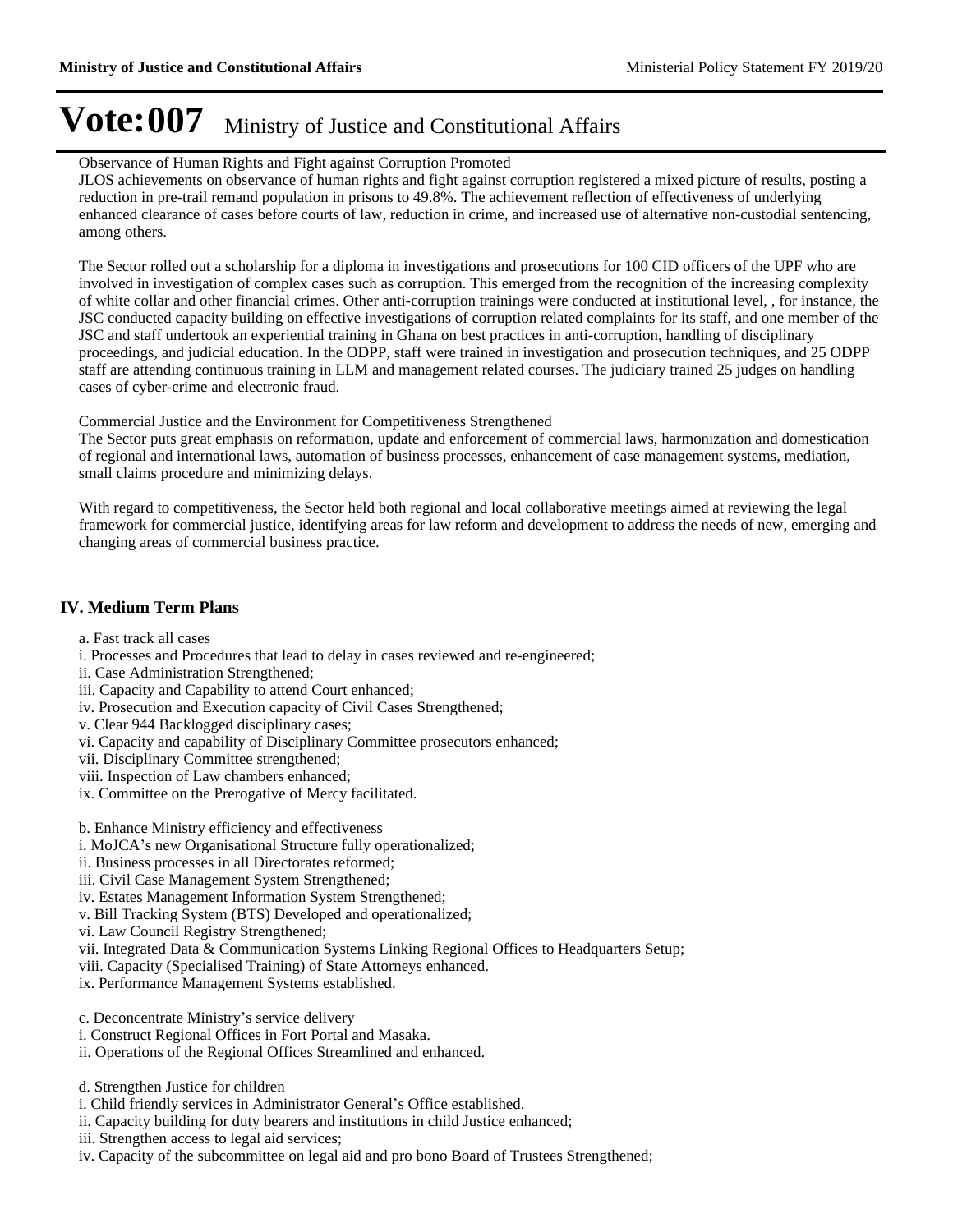- v. Laws promoting legal aid enacted;
- vi. LASPs coordinated and regulated;
- vii. Standards for legal aid provision enhanced;
- viii. Self-represented litigants support systems improved;
- ix. National Legal Aid Needs Survey Conducted.

e. Stakeholder's empowerment and enhanced access to legal information.

- i. User engagement and Collaboration Strengthened;
- ii. Set up Customer Care and information desks established at all MoJCA Offices;
- iii. Awareness Creation Programs undertaken;
- iv. Accessibility to updated legislation both externally and internally enhanced.
- f. Strengthen measures to reduce human rights violations
- i. the Human Rights Desk Strengthened;
- ii. National Action Plan on Human Rights implemented;
- iii. Existing legal and policy frameworks enforced.
- iv. Create Awareness on the violations of Human Rights in MDAs.

g. Enhance efficiency and effectiveness to fight corruption.

i. Corruption in MoJCA detected and investigated.

ii. JLOS anti-corruption strategy customized and implemented MoJCA.

iii. Anti-corruption laws updated.

f. Reform, enforce and update laws to promote competitiveness and regional integration.

i. Legislation in new and emerging areas of commercial and land justice fast tracked.

ii. MoJCA?s Participation in EAC strengthened.

iii. Appropriate regional laws harmonised and domesticated.

iv. Strengthen MoJCA?s participation in international bodies.

v. Setup electronic index and register of legislations.

g. Strengthen business registries

- i. All registries reformed and equipped.
- ii. Set up E-Library.
- iii. Access to the legal reference materials strengthened.

iv. Ministry intranet set up to enhance collaboration and communication between Directorates.

h. Strengthen commercial and land dispute resolution institutions and processes

i. Case management systems enhanced.

ii. Operationalize the Contract and MoU tracking System.

iii. Decentralisation of Administrator General's Service.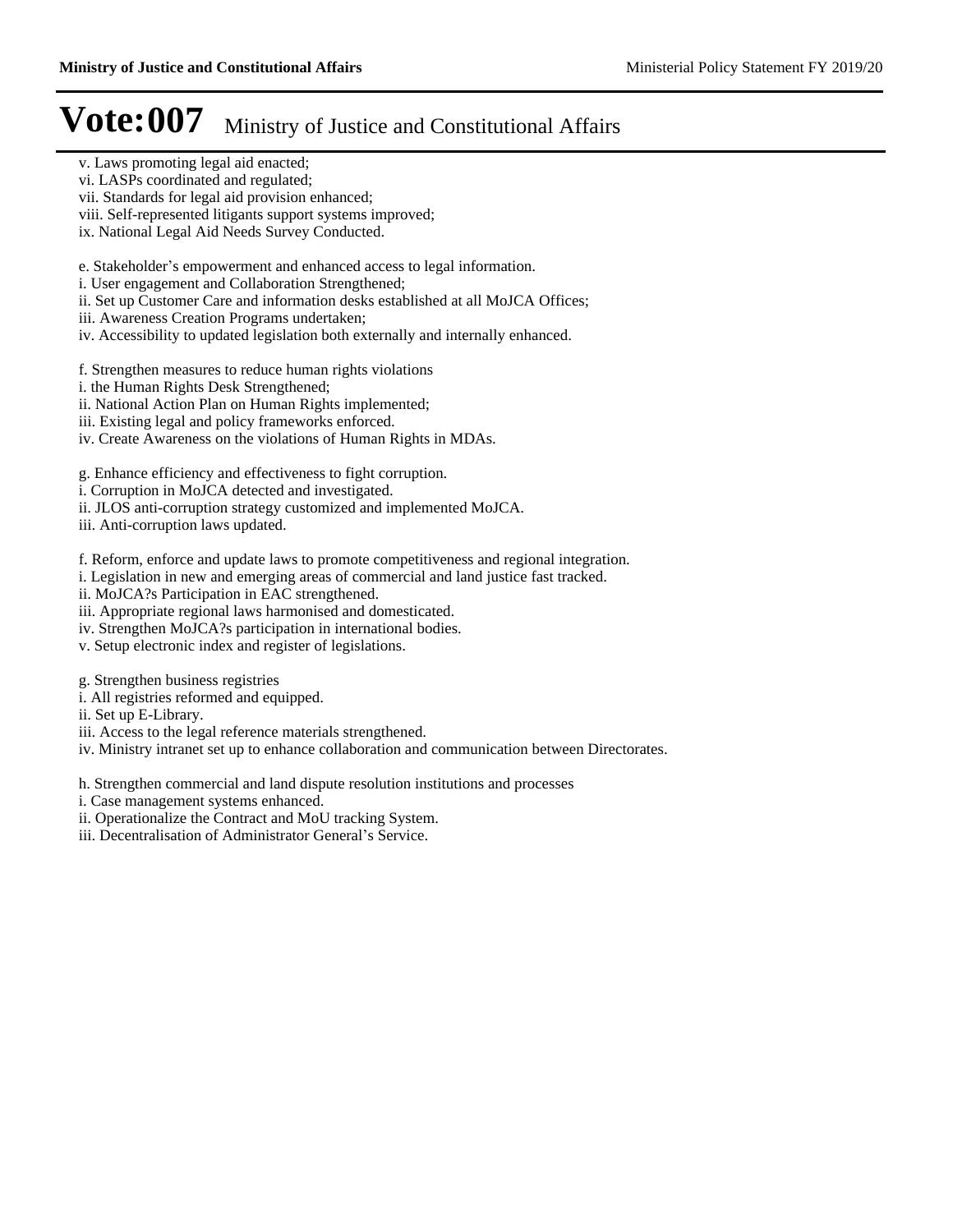### **V. Summary of Past Performance and Medium Term Budget Allocations**

**Table 5.1: Overview of Vote Expenditures (UShs Billion)**

|                  |                                                      |                    |                                  | 2018/19                          |         |         |         | <b>MTEF Budget Projections</b> |         |
|------------------|------------------------------------------------------|--------------------|----------------------------------|----------------------------------|---------|---------|---------|--------------------------------|---------|
|                  |                                                      | 2017/18<br>Outturn | <b>Approved</b><br><b>Budget</b> | <b>Expenditure</b><br>by End Dec | 2019/20 | 2020/21 | 2021/22 | 2022/23                        | 2023/24 |
| <b>Recurrent</b> | Wage                                                 | 3.611              | 4.606                            | 2.090                            | 4.606   | 4.836   | 5.078   | 5.332                          | 5.598   |
|                  | Non Wage                                             | 49.805             | 44.470                           | 15.339                           | 44.599  | 51.289  | 61.546  | 73.856                         | 88.627  |
| Devt.            | GoU                                                  | 46.950             | 84.382                           | 33.658                           | 85.302  | 102.363 | 102.363 | 102.363                        | 102.363 |
|                  | Ext. Fin.                                            | 0.000              | 0.000                            | 0.000                            | 0.000   | 0.000   | 0.000   | 0.000                          | 0.000   |
|                  | <b>GoU</b> Total                                     | 100.366            | 133.458                          | 51.087                           | 134.507 | 158.488 | 168.987 | 181.550                        | 196.588 |
|                  | <b>Total GoU+Ext Fin (MTEF)</b>                      | 100.366            | 133.458                          | 51.087                           | 134.507 | 158.488 | 168.987 | 181.550                        | 196.588 |
|                  | Arrears                                              | 43.925             | 2.701                            | 2.383                            | 20.009  | 0.000   | 0.000   | 0.000                          | 0.000   |
|                  | <b>Total Budget</b>                                  | 144.291            | 136.159                          | 53.471                           | 154.515 | 158.488 | 168.987 | 181.550                        | 196.588 |
|                  | <b>A.I.A Total</b>                                   | N/A                | N/A                              | N/A                              | N/A     | N/A     | N/A     | N/A                            | N/A     |
|                  | <b>Grand Total</b>                                   | 144.291            | 136.159                          | 53.471                           | 154.515 | 158.488 | 168.987 | 181.550                        | 196.588 |
|                  | <b>Total Vote Budget</b><br><b>Excluding Arrears</b> | 100.366            | 133.458                          | 51.087                           | 134.507 | 158.488 | 168.987 | 181.550                        | 196.588 |

### **VI. Budget By Economic Clasification**

**Table V6.1 2018/19 and 2019/20 Budget Allocations by Item**

|                                       |        |          | 2018/19 Approved Budget |              |        | 2019/20 Draft Estimates |              |
|---------------------------------------|--------|----------|-------------------------|--------------|--------|-------------------------|--------------|
| <b>Billion Uganda Shillings</b>       | GoU    | Ext. Fin | AIA                     | <b>Total</b> | GoU    | Ext. Fin                | <b>Total</b> |
| <b>Output Class: Outputs Provided</b> | 57.876 | 0.000    | 0.000                   | 57.876       | 57.329 | 0.000                   | 57.329       |
| 211 Wages and Salaries                | 8.999  | 0.000    | 0.000                   | 8.999        | 8.488  | 0.000                   | 8.488        |
| 212 Social Contributions              | 1.297  | 0.000    | 0.000                   | 1.297        | 1.521  | 0.000                   | 1.521        |
| 213 Other Employee Costs              | 1.548  | 0.000    | 0.000                   | 1.548        | 1.350  | 0.000                   | 1.350        |
| 221 General Expenses                  | 4.604  | 0.000    | 0.000                   | 4.604        | 4.120  | 0.000                   | 4.120        |
| 222 Communications                    | 0.292  | 0.000    | 0.000                   | 0.292        | 0.292  | 0.000                   | 0.292        |
| 223 Utility and Property Expenses     | 6.165  | 0.000    | 0.000                   | 6.165        | 6.165  | 0.000                   | 6.165        |
| 224 Supplies and Services             | 0.072  | 0.000    | 0.000                   | 0.072        | 0.072  | 0.000                   | 0.072        |
| 225 Professional Services             | 4.831  | 0.000    | 0.000                   | 4.831        | 4.880  | 0.000                   | 4.880        |
| 227 Travel and Transport              | 5.900  | 0.000    | 0.000                   | 5.900        | 6.273  | 0.000                   | 6.273        |
| 228 Maintenance                       | 0.921  | 0.000    | 0.000                   | 0.921        | 0.921  | 0.000                   | 0.921        |
| 282 Miscellaneous Other Expenses      | 23.246 | 0.000    | 0.000                   | 23.246       | 23.246 | 0.000                   | 23.246       |
| <b>Output Class: Outputs Funded</b>   | 66.664 | 0.000    | 0.000                   | 66.664       | 62.943 | 0.000                   | 62.943       |
| 262 To international organisations    | 0.031  | 0.000    | 0.000                   | 0.031        | 0.031  | 0.000                   | 0.031        |
| 263 To other general government units | 66.603 | 0.000    | 0.000                   | 66.603       | 62.882 | 0.000                   | 62.882       |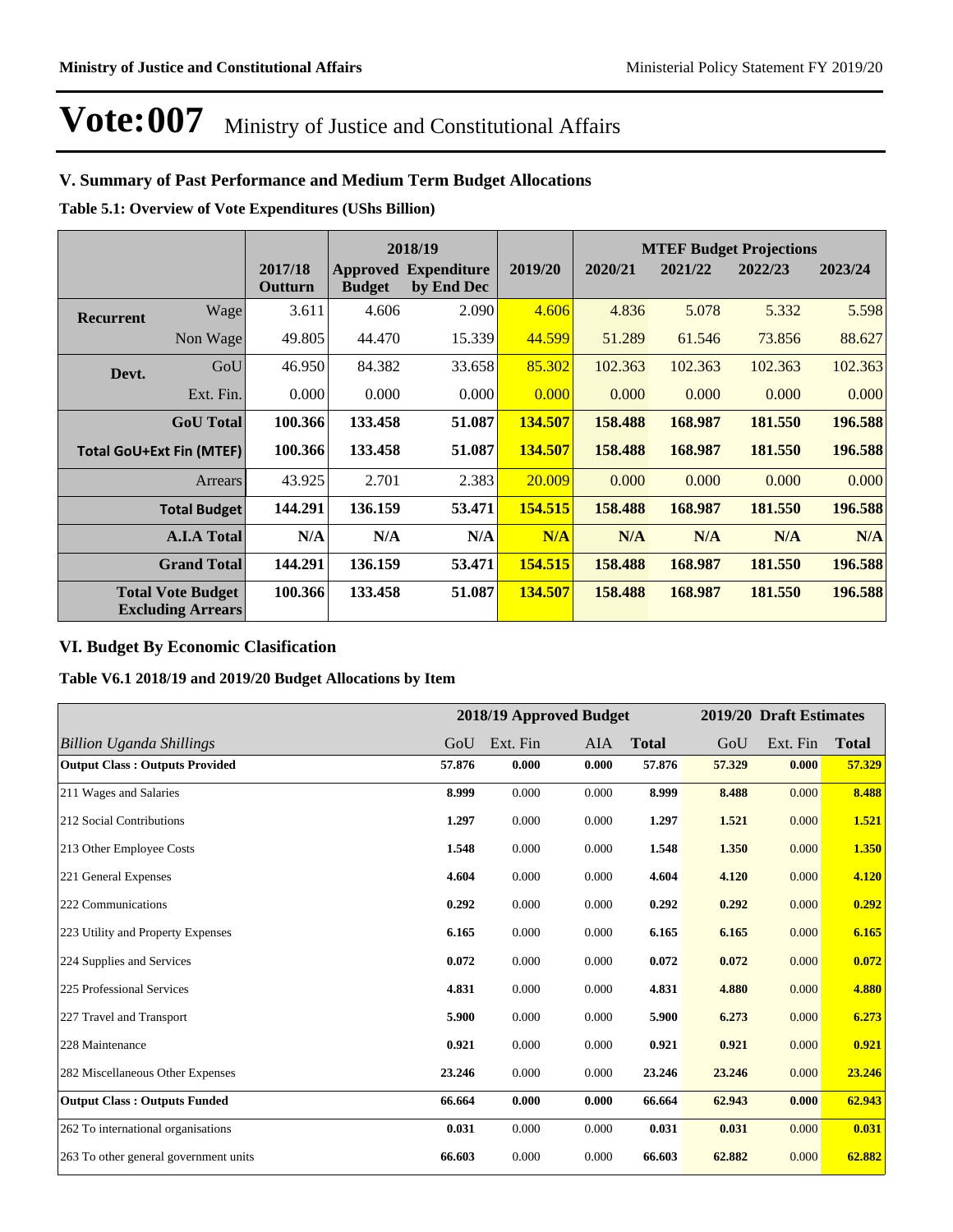| 264 To Resident Non-government units   | 0.030   | 0.000 | 0.000 | 0.030   | 0.030   | 0.000 | 0.030   |
|----------------------------------------|---------|-------|-------|---------|---------|-------|---------|
| <b>Output Class: Capital Purchases</b> | 8.918   | 0.000 | 0.000 | 8.918   | 14.235  | 0.000 | 14.235  |
| 312 FIXED ASSETS                       | 8.918   | 0.000 | 0.000 | 8.918   | 14.235  | 0.000 | 14.235  |
| <b>Output Class: Arrears</b>           | 2.701   | 0.000 | 0.000 | 2.701   | 20.009  | 0.000 | 20.009  |
| 321 DOMESTIC                           | 2.701   | 0.000 | 0.000 | 2.701   | 20.009  | 0.000 | 20.009  |
| <b>Grand Total:</b>                    | 136.159 | 0.000 | 0.000 | 136.159 | 154.515 | 0.000 | 154.515 |
| <b>Total excluding Arrears</b>         | 133.458 | 0.000 | 0.000 | 133.458 | 134.507 | 0.000 | 134.507 |

### **VII. Budget By Programme And Subprogramme**

**Table V7.1: Past Expenditure Outturns and Medium Term Projections by Programme and SubProgramme**

| <b>Billion Uganda shillings</b>                          |                       | FY 2018/19                       |                                   |                                             |         | <b>Medium Term Projections</b> |         |         |
|----------------------------------------------------------|-----------------------|----------------------------------|-----------------------------------|---------------------------------------------|---------|--------------------------------|---------|---------|
|                                                          | FY 2017/18<br>Outturn | <b>Approved</b><br><b>Budget</b> | <b>Spent By</b><br><b>End Dec</b> | 2019-20<br><b>Proposed</b><br><b>Budget</b> | 2020-21 | 2021-22                        | 2022-23 | 2023-24 |
| 01 Legislation and Legal services                        | 0.000                 | 0.000                            | 0.000                             | 0.000                                       | 0.000   | 0.000                          | 0.000   | 0.000   |
| 03 Administration of Estates/Property<br>of the Deceased | 1.479                 | 1.581                            | 0.919                             | 1.581                                       | 1.581   | 1.581                          | 1.581   | 1.581   |
| 16 Administrator General                                 | 1.479                 | 1.581                            | 0.919                             | 1.581                                       | 1.581   | 1.581                          | 1.581   | 1.581   |
| 04 Regulation of the Legal Profession                    | 0.796                 | 0.698                            | 0.380                             | 0.698                                       | 1.169   | 1.169                          | 1.169   | 1.169   |
| 15 Law Council                                           | 0.796                 | 0.698                            | 0.380                             | 0.698                                       | 1.169   | 1.169                          | 1.169   | 1.169   |
| 05 Access to Justice and<br><b>Accountability</b>        | 45.725                | 82.882                           | 33.157                            | 73.783                                      | 100.143 | 100.143                        | 100.143 | 100.143 |
| 0890 Support to Justice Law and Order Sector             | 45.725                | 82.882                           | 33.157                            | 73.783                                      | 100.143 | 100.143                        | 100.143 | 100.143 |
| 06 Court Awards (Statutory)                              | 49.826                | 9.350                            | 2.404                             | 29.350                                      | 9.350   | 9.350                          | 9.350   | 9.350   |
| 18 Statutory Court Awards                                | 49.826                | 9.350                            | 2.404                             | 29.350                                      | 9.350   | 9.350                          | 9.350   | 9.350   |
| 07 Legislative Drafting                                  | 1.225                 | 0.885                            | 0.404                             | 0.885                                       | 0.885   | 0.885                          | 0.885   | 0.885   |
| 06 First Parliamentary Counsel                           | 0.227                 | 0.145                            | 0.061                             | 0.145                                       | 0.145   | 0.145                          | 0.145   | 0.145   |
| 07 Principal Legislation                                 | 0.284                 | 0.202                            | 0.103                             | 0.202                                       | 0.202   | 0.202                          | 0.202   | 0.202   |
| 08 Subsidiary Legislation                                | 0.316                 | 0.229                            | 0.109                             | 0.229                                       | 0.229   | 0.229                          | 0.229   | 0.229   |
| 09 Local Government (First Parliamentary<br>Counsel)     | 0.397                 | 0.309                            | 0.132                             | 0.309                                       | 0.309   | 0.309                          | 0.309   | 0.309   |
| 08 Civil Litigation                                      | 2.357                 | 1.914                            | 0.988                             | 1.914                                       | 1.914   | 1.914                          | 1.914   | 1.914   |
| 02 Civil Litigation                                      | 0.456                 | 0.311                            | 0.174                             | 0.311                                       | 0.311   | 0.311                          | 0.311   | 0.311   |
| 03 Line Ministries                                       | 0.567                 | 0.461                            | 0.243                             | 0.461                                       | 0.461   | 0.461                          | 0.461   | 0.461   |
| 04 Institutions                                          | 0.615                 | 0.507                            | 0.228                             | 0.507                                       | 0.507   | 0.507                          | 0.507   | 0.507   |
| 05 Local Gov't Institutions (Litigation)                 | 0.720                 | 0.635                            | 0.342                             | 0.635                                       | 0.635   | 0.635                          | 0.635   | 0.635   |
| 09 Legal Advisory Services                               | 6.672                 | 1.219                            | 0.565                             | 1.219                                       | 1.219   | 1.219                          | 1.219   | 1.219   |
| 10 Legal Advisory Services                               | 5.481                 | 0.178                            | 0.097                             | 0.178                                       | 0.178   | 0.178                          | 0.178   | 0.178   |
| 11 Central Government                                    | 0.342                 | 0.271                            | 0.104                             | 0.271                                       | 0.271   | 0.271                          | 0.271   | 0.271   |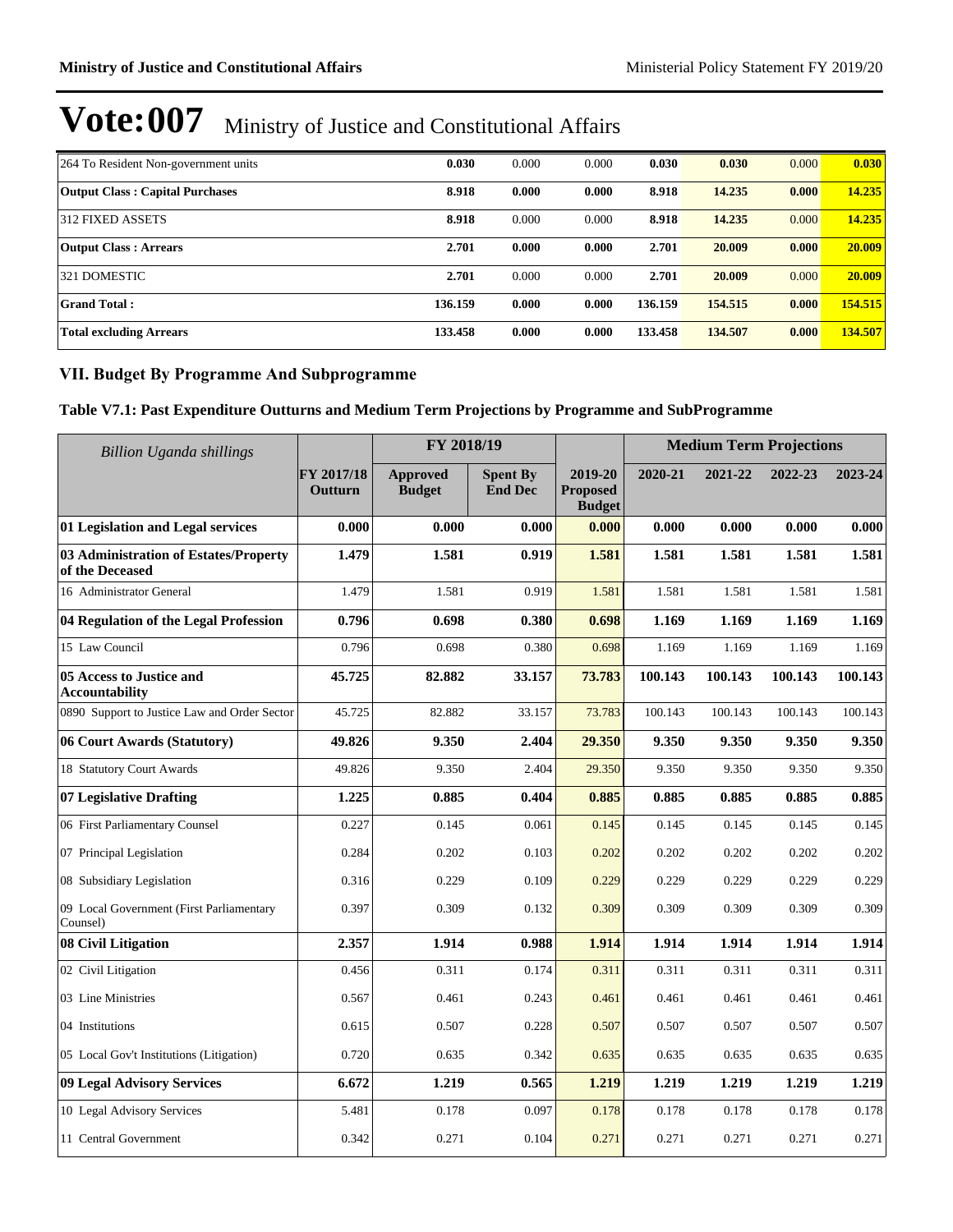| 12 Local Government (Legal Advisory<br>Services)                         | 0.325   | 0.264   | 0.115  | 0.264   | 0.264   | 0.264   | 0.264   | 0.264   |
|--------------------------------------------------------------------------|---------|---------|--------|---------|---------|---------|---------|---------|
| 13 Contracts and Negotiations                                            | 0.524   | 0.505   | 0.248  | 0.505   | 0.505   | 0.505   | 0.505   | 0.505   |
| 49 Policy, Planning and Support<br><b>Services</b>                       | 36.210  | 37.630  | 14.653 | 45.085  | 42.226  | 52.726  | 65.289  | 80.327  |
| 01 Headquarters                                                          | 34.187  | 33.449  | 12.643 | 30.885  | 37.326  | 47.825  | 60.388  | 75.426  |
| 1228 Support to Ministry of Justice and<br><b>Constitutional Affairs</b> | 1.213   | 1.000   | 0.001  | 1.000   | 1.720   | 1.720   | 1.720   | 1.720   |
| 1242 Construction of the JLOS House                                      | 0.011   | 0.500   | 0.500  | 10.519  | 0.500   | 0.500   | 0.500   | 0.500   |
| 17 Policy Planning Unit                                                  | 0.265   | 0.253   | 0.107  | 0.253   | 0.253   | 0.253   | 0.253   | 0.253   |
| 19 Internal Audit Department                                             | 0.230   | 0.225   | 0.124  | 0.225   | 0.225   | 0.225   | 0.225   | 0.225   |
| 20 Office of the Attorney General                                        | 0.304   | 2.203   | 1.278  | 2.203   | 2.203   | 2.203   | 2.203   | 2.203   |
| Total for the Vote                                                       | 144.291 | 136.159 | 53.471 | 154.515 | 158.488 | 168.987 | 181.550 | 196.588 |
| <b>Total Excluding Arrears</b>                                           | 100.366 | 133.458 | 51.087 | 134.507 | 158.488 | 168.987 | 181.550 | 196.588 |

### **VIII. Programme Performance and Medium Term Plans**

### **Table V8.1: Programme Outcome and Outcome Indicators ( Only applicable for FY 2019/20)**

| <b>Programme:</b>               |                                                                                                                                                                                                                                                                                             | 03 Administration of Estates/Property of the Deceased |  |                            |  |         |  |  |
|---------------------------------|---------------------------------------------------------------------------------------------------------------------------------------------------------------------------------------------------------------------------------------------------------------------------------------------|-------------------------------------------------------|--|----------------------------|--|---------|--|--|
| <b>Programme Objective</b><br>: | To ensure that (i) Estates of the deceased persons and missing persons in Uganda are properly<br>managed in accordance with the laws governing succession matters. (ii) proper management of<br>interests/shares/properties of minors which come under the<br>control of the Public Trustee |                                                       |  |                            |  |         |  |  |
| <b>Responsible Officer:</b>     | Administrator General/Public Trustee                                                                                                                                                                                                                                                        |                                                       |  |                            |  |         |  |  |
|                                 | <b>Programme Outcome:</b> Effective administration of Estates of deceased                                                                                                                                                                                                                   |                                                       |  |                            |  |         |  |  |
|                                 | Sector Outcomes contributed to by the Programme Outcome                                                                                                                                                                                                                                     |                                                       |  |                            |  |         |  |  |
|                                 | 1. Infrastructure and access to JLOS services enhanced                                                                                                                                                                                                                                      |                                                       |  |                            |  |         |  |  |
|                                 |                                                                                                                                                                                                                                                                                             |                                                       |  | <b>Performance Targets</b> |  |         |  |  |
|                                 | 2020/21<br>2019/20<br><b>Outcome Indicators</b>                                                                                                                                                                                                                                             |                                                       |  |                            |  | 2021/22 |  |  |
|                                 | Projection<br><b>Projection</b><br><b>Baseline</b><br><b>Target</b><br><b>Base year</b>                                                                                                                                                                                                     |                                                       |  |                            |  |         |  |  |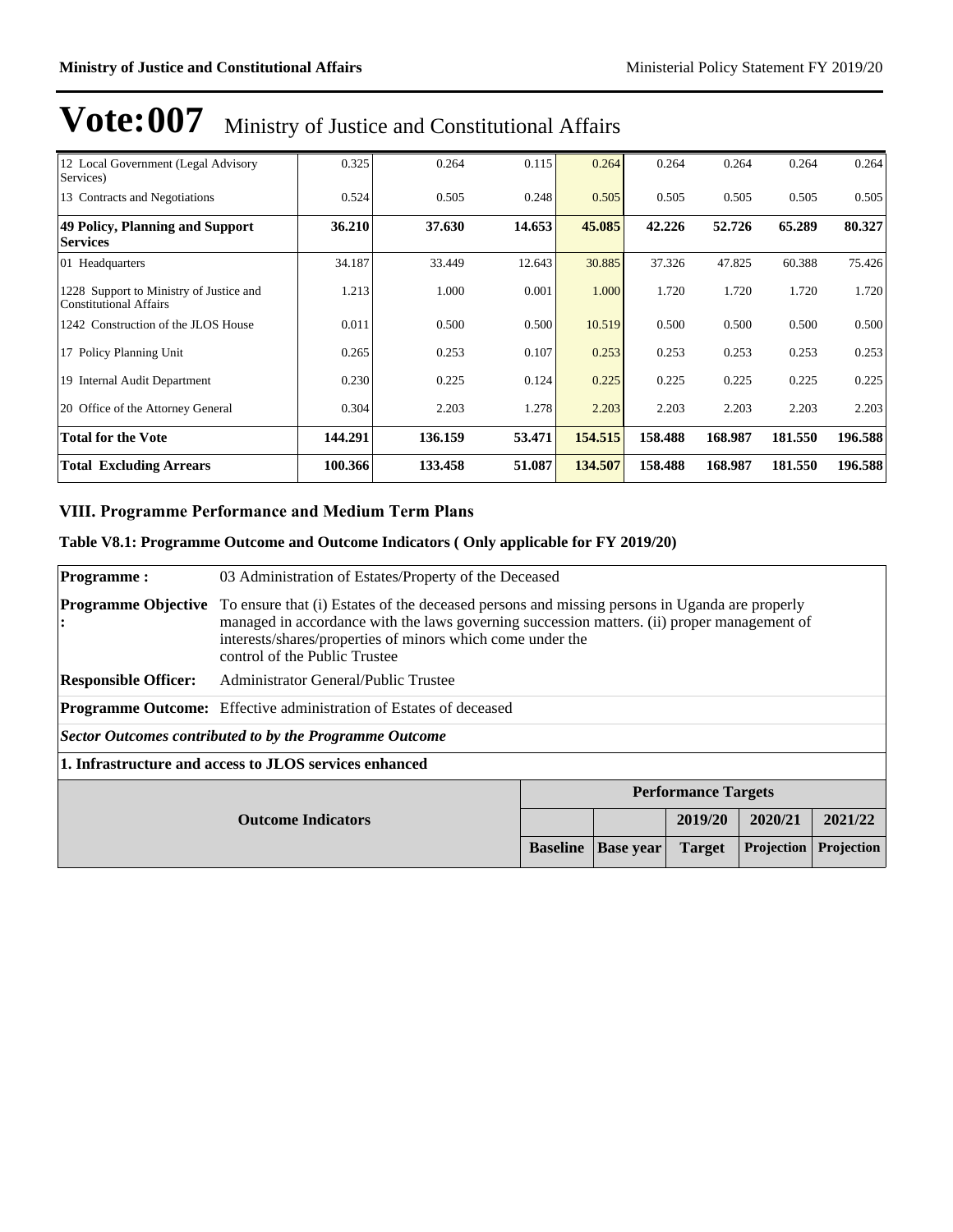| • Proportion of disputes reported and resolved        |                                                                                                                                                                                                                                                                                                                                                      | 85%        | 87%   | 90%   |
|-------------------------------------------------------|------------------------------------------------------------------------------------------------------------------------------------------------------------------------------------------------------------------------------------------------------------------------------------------------------------------------------------------------------|------------|-------|-------|
|                                                       | • % of scheduled Court Attendance for cases against Administrator General                                                                                                                                                                                                                                                                            | 200        | 220   | 250   |
| <b>SubProgramme: 16 Administrator General</b>         |                                                                                                                                                                                                                                                                                                                                                      |            |       |       |
| <b>Output: 01 Estates Registration and Inspection</b> |                                                                                                                                                                                                                                                                                                                                                      |            |       |       |
| Number of new files opened                            |                                                                                                                                                                                                                                                                                                                                                      | 5,000      | 5,500 | 6,000 |
| Number of Estates inspected                           |                                                                                                                                                                                                                                                                                                                                                      | <b>150</b> | 160   | 170   |
|                                                       | Percentage of scheduled Court Attendance for cases against Administrator General                                                                                                                                                                                                                                                                     | 82%        | 85%   | 88%   |
|                                                       | <b>Output: 02 Letters of Administration and Land Tranfers</b>                                                                                                                                                                                                                                                                                        |            |       |       |
|                                                       | Number of Apllications filed before Court of laws to grant letters of Administration                                                                                                                                                                                                                                                                 | 25         | 28    | 30    |
| Number of of certificates of land transfers issued    |                                                                                                                                                                                                                                                                                                                                                      | <b>200</b> | 220   | 250   |
| <b>Output: 03 Estates administration</b>              |                                                                                                                                                                                                                                                                                                                                                      |            |       |       |
|                                                       | Number of applications filed before Courts of law for winding up estates                                                                                                                                                                                                                                                                             | 60         | 65    | 70    |
| Number of Certificates of No Objection Issued         |                                                                                                                                                                                                                                                                                                                                                      | 2,300      | 2,400 | 2,500 |
| <b>Output: 04 Family arbitrations and mediations</b>  |                                                                                                                                                                                                                                                                                                                                                      |            |       |       |
|                                                       | Number of family disputes resolved through mediation and arbitrations                                                                                                                                                                                                                                                                                | 1,000      | 1,000 | 1,100 |
| <b>Programme:</b>                                     | 04 Regulation of the Legal Profession                                                                                                                                                                                                                                                                                                                |            |       |       |
| <b>Programme Objective</b>                            | To ensure disciplinary control over errant lawyers, inspect and approve law degree<br>programmes, process applications for eligibility for enrolment, conduct workshops<br>and retreats to sensitise and consult stakeholders, inspect advocates' chambers and<br>issue them with Certificate of Approval, supervise and control legal aid services. |            |       |       |
| <b>Responsible Officer:</b>                           | Secretary Law Council                                                                                                                                                                                                                                                                                                                                |            |       |       |
|                                                       | Programme Outcome: Legal Proffession effectively Regulated                                                                                                                                                                                                                                                                                           |            |       |       |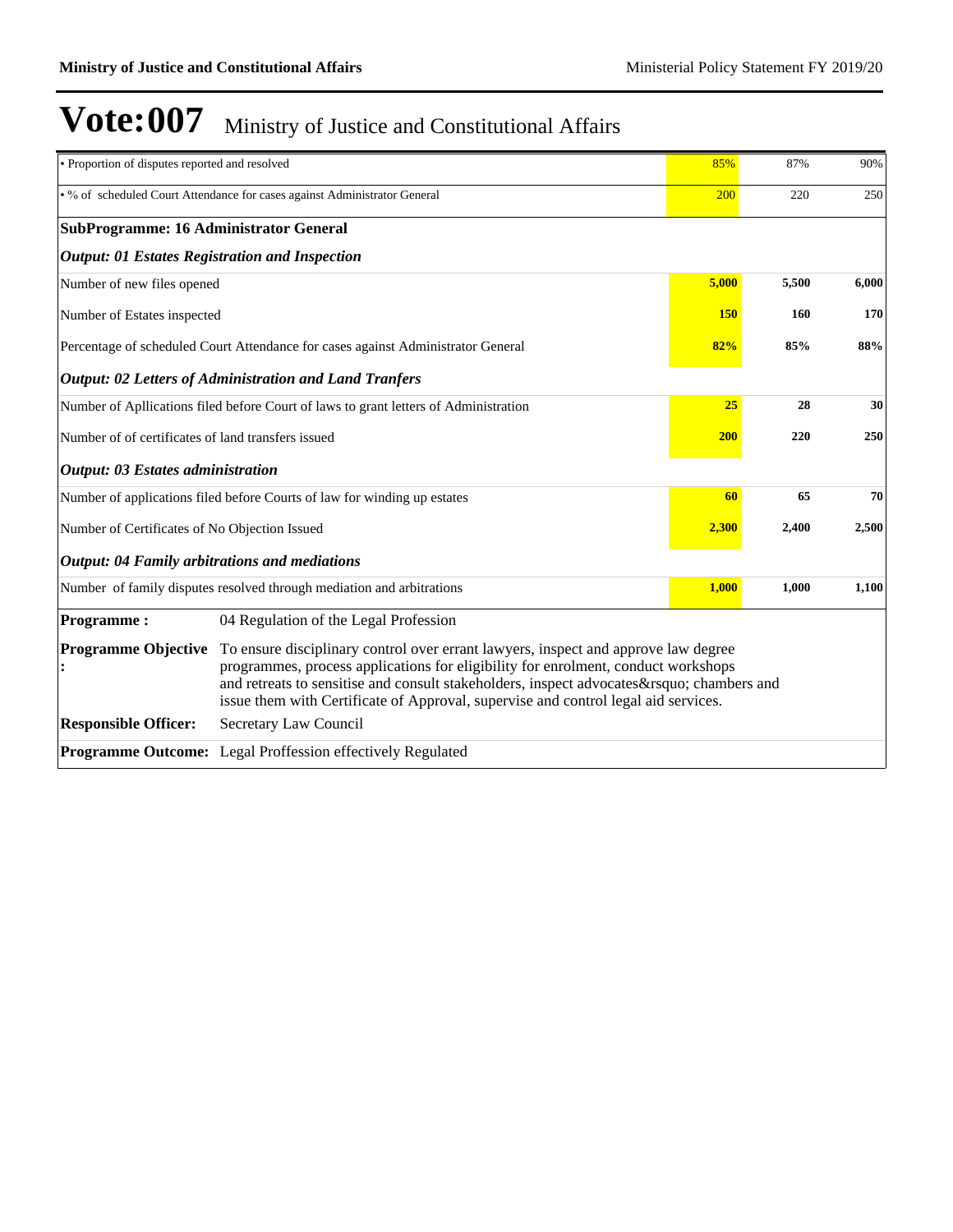|                                                           | <b>Sector Outcomes contributed to by the Programme Outcome</b>                                                                                                                                                                                                                                                                                                                                                                                                                     |                 |                  |                            |                   |            |  |  |
|-----------------------------------------------------------|------------------------------------------------------------------------------------------------------------------------------------------------------------------------------------------------------------------------------------------------------------------------------------------------------------------------------------------------------------------------------------------------------------------------------------------------------------------------------------|-----------------|------------------|----------------------------|-------------------|------------|--|--|
|                                                           | 1. Infrastructure and access to JLOS services enhanced                                                                                                                                                                                                                                                                                                                                                                                                                             |                 |                  |                            |                   |            |  |  |
|                                                           |                                                                                                                                                                                                                                                                                                                                                                                                                                                                                    |                 |                  | <b>Performance Targets</b> |                   |            |  |  |
|                                                           | <b>Outcome Indicators</b>                                                                                                                                                                                                                                                                                                                                                                                                                                                          |                 |                  | 2019/20                    | 2020/21           | 2021/22    |  |  |
|                                                           |                                                                                                                                                                                                                                                                                                                                                                                                                                                                                    | <b>Baseline</b> | <b>Base year</b> | <b>Target</b>              | <b>Projection</b> | Projection |  |  |
| • % of disciplinary cases handled                         |                                                                                                                                                                                                                                                                                                                                                                                                                                                                                    | 65              | 2019             | 68%                        | 70%               | 75%        |  |  |
| • Proportion of law firms complying with set standards    |                                                                                                                                                                                                                                                                                                                                                                                                                                                                                    | 80              | 2019             | 82%                        | 85%               | 87%        |  |  |
| <b>SubProgramme: 15 Law Council</b>                       |                                                                                                                                                                                                                                                                                                                                                                                                                                                                                    |                 |                  |                            |                   |            |  |  |
| <b>Output: 01 Conclusion of disciplinary cases</b>        |                                                                                                                                                                                                                                                                                                                                                                                                                                                                                    |                 |                  |                            |                   |            |  |  |
| % of disciplinary cases of private advocates disposed off |                                                                                                                                                                                                                                                                                                                                                                                                                                                                                    |                 |                  | 70%                        | 75%               | 80%        |  |  |
| Number of Disciplinary Committee meetings held            |                                                                                                                                                                                                                                                                                                                                                                                                                                                                                    |                 |                  | 50                         | 55                | 60         |  |  |
| <b>Output: 02 Inspection and Supervision</b>              |                                                                                                                                                                                                                                                                                                                                                                                                                                                                                    |                 |                  |                            |                   |            |  |  |
| Number of Advocates chambers inspected                    |                                                                                                                                                                                                                                                                                                                                                                                                                                                                                    |                 |                  | 900                        | 1,000             | 1,100      |  |  |
|                                                           | Number of Supervisory Visits for Legal Aid Service providers conducted                                                                                                                                                                                                                                                                                                                                                                                                             |                 |                  | 60                         | 65                | 70         |  |  |
| Number of University Law programs inspected               |                                                                                                                                                                                                                                                                                                                                                                                                                                                                                    |                 |                  | 14                         | 14                | 14         |  |  |
| <b>Programme:</b>                                         | 05 Access to Justice and Accountability                                                                                                                                                                                                                                                                                                                                                                                                                                            |                 |                  |                            |                   |            |  |  |
|                                                           | <b>Programme Objective</b> To enhance (i) The policy, legal and regulatory framework (through reform, harmonization and<br>dissemination of priority laws, policies, procedures and standards; and enhancing public<br>participation in reform processes);<br>ii) Enhance access to JLOS services for all particularly the poor and marginalized groups.<br>Iii) Promotion of the respect and observance of human rights and institutional accountability<br>for service delivery. |                 |                  |                            |                   |            |  |  |
| <b>Responsible Officer:</b>                               | Senior Technical Advisor                                                                                                                                                                                                                                                                                                                                                                                                                                                           |                 |                  |                            |                   |            |  |  |
|                                                           | Programme Outcome: Improved Administration of Justice                                                                                                                                                                                                                                                                                                                                                                                                                              |                 |                  |                            |                   |            |  |  |
|                                                           | <b>Sector Outcomes contributed to by the Programme Outcome</b>                                                                                                                                                                                                                                                                                                                                                                                                                     |                 |                  |                            |                   |            |  |  |
|                                                           | 1. Commercial justice and the environment for competitiveness strengthened                                                                                                                                                                                                                                                                                                                                                                                                         |                 |                  |                            |                   |            |  |  |
|                                                           |                                                                                                                                                                                                                                                                                                                                                                                                                                                                                    |                 |                  | <b>Performance Targets</b> |                   |            |  |  |
|                                                           | <b>Outcome Indicators</b>                                                                                                                                                                                                                                                                                                                                                                                                                                                          |                 |                  | 2019/20                    | 2020/21           | 2021/22    |  |  |
|                                                           |                                                                                                                                                                                                                                                                                                                                                                                                                                                                                    | <b>Baseline</b> | <b>Base</b> year | <b>Target</b>              | <b>Projection</b> | Projection |  |  |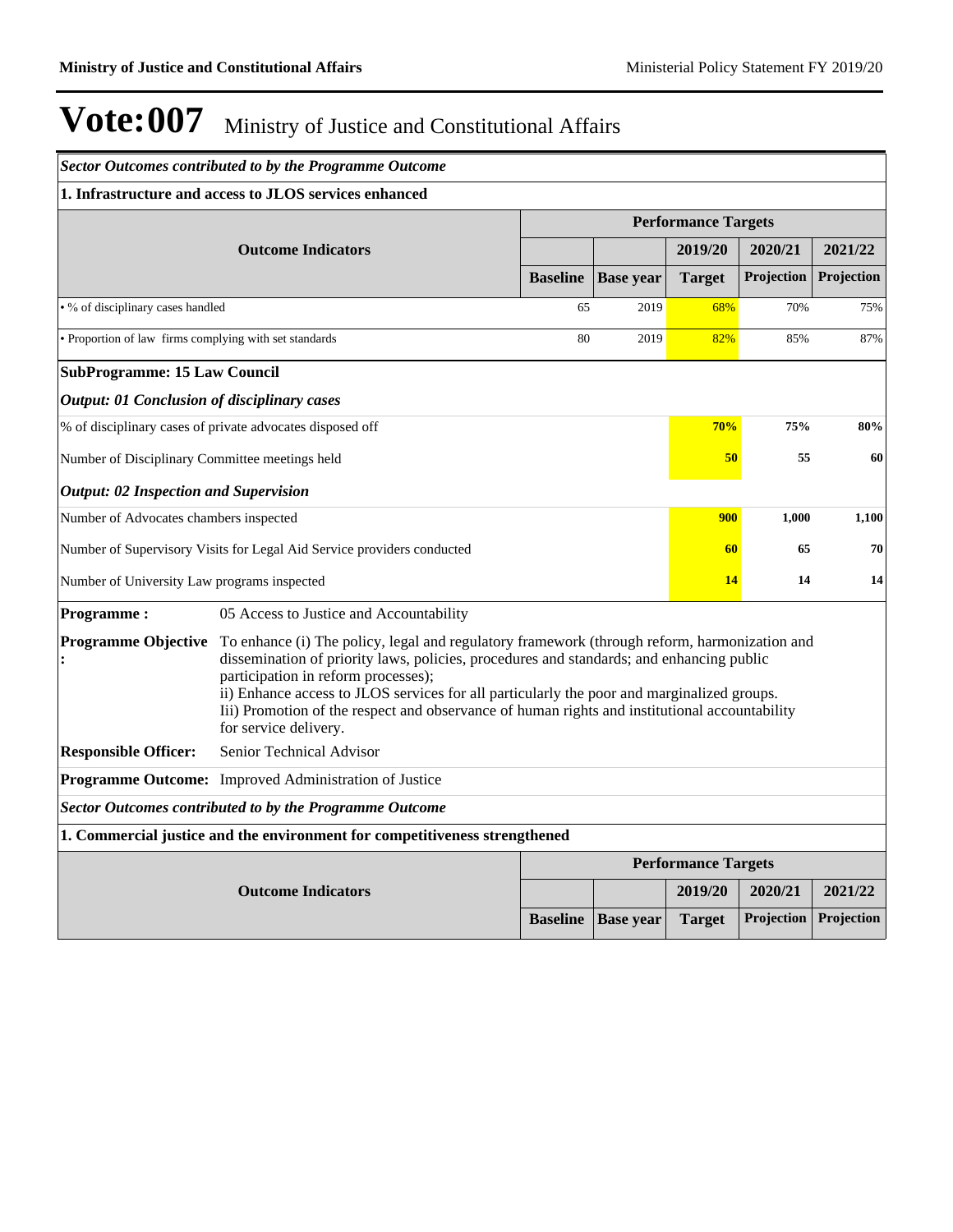| N/A                                                  |                                                                                                                                                                                                                                                                     |                 |                  |                            |            |            |
|------------------------------------------------------|---------------------------------------------------------------------------------------------------------------------------------------------------------------------------------------------------------------------------------------------------------------------|-----------------|------------------|----------------------------|------------|------------|
|                                                      | <b>SubProgramme: 0890 Support to Justice Law and Order Sector</b>                                                                                                                                                                                                   |                 |                  |                            |            |            |
| <b>Output: 06 Program Management</b>                 |                                                                                                                                                                                                                                                                     |                 |                  |                            |            |            |
| Percentage of districts with frontline JLOS services |                                                                                                                                                                                                                                                                     |                 |                  | 70%                        | 80%        | 85%        |
| Output: 55 Judiciary - JLOS                          |                                                                                                                                                                                                                                                                     |                 |                  |                            |            |            |
| Percentage of backlog cases in the system            |                                                                                                                                                                                                                                                                     |                 |                  | 15%                        | 9%         | 6%         |
| <b>Output: 56 Uganda Police Force-JLOS</b>           |                                                                                                                                                                                                                                                                     |                 |                  |                            |            |            |
| crime rate for 100,000                               |                                                                                                                                                                                                                                                                     |                 |                  | 286                        | 280        | 275        |
| <b>Output: 57 Uganda Prisons Service-JLOS</b>        |                                                                                                                                                                                                                                                                     |                 |                  |                            |            |            |
| Proportion of remand prisoners                       |                                                                                                                                                                                                                                                                     |                 |                  | 48                         | 46         | 42         |
| <b>Programme:</b>                                    | 06 Court Awards (Statutory)                                                                                                                                                                                                                                         |                 |                  |                            |            |            |
| <b>Programme Objective</b>                           | To pay all the judgments of courts and other tribunals passed against the Government, its<br>Departments and Agencies                                                                                                                                               |                 |                  |                            |            |            |
| <b>Responsible Officer:</b>                          | <b>Under Secretary</b>                                                                                                                                                                                                                                              |                 |                  |                            |            |            |
|                                                      | <b>Programme Outcome:</b> Payment of Court Awards and compensations                                                                                                                                                                                                 |                 |                  |                            |            |            |
|                                                      | <b>Sector Outcomes contributed to by the Programme Outcome</b>                                                                                                                                                                                                      |                 |                  |                            |            |            |
|                                                      | 1. Commercial justice and the environment for competitiveness strengthened                                                                                                                                                                                          |                 |                  |                            |            |            |
|                                                      |                                                                                                                                                                                                                                                                     |                 |                  | <b>Performance Targets</b> |            |            |
|                                                      | <b>Outcome Indicators</b>                                                                                                                                                                                                                                           |                 |                  | 2019/20                    | 2020/21    | 2021/22    |
|                                                      |                                                                                                                                                                                                                                                                     | <b>Baseline</b> | <b>Base year</b> | <b>Target</b>              | Projection | Projection |
| • % of Court Awards paid                             |                                                                                                                                                                                                                                                                     | 0.1%            | 2018             | 0.1%                       | 0.2%       | 0.3%       |
| • % of Compensations paid                            |                                                                                                                                                                                                                                                                     | 0.2%            | 2018             | 0.2%                       | 0.3%       | 0.4%       |
| N/A                                                  |                                                                                                                                                                                                                                                                     |                 |                  |                            |            |            |
| <b>Programme:</b>                                    | 07 Legislative Drafting                                                                                                                                                                                                                                             |                 |                  |                            |            |            |
| <b>Programme Objective</b>                           | To draft and ensure the publishing of Acts, Bills, preparation of amendments to Bills, Statutory<br>Instruments, regulations, rules, Bye Laws, legal notices, Parliamentary resolutions, preparation of<br>Cabinet Memoranda and information papers on legislation. |                 |                  |                            |            |            |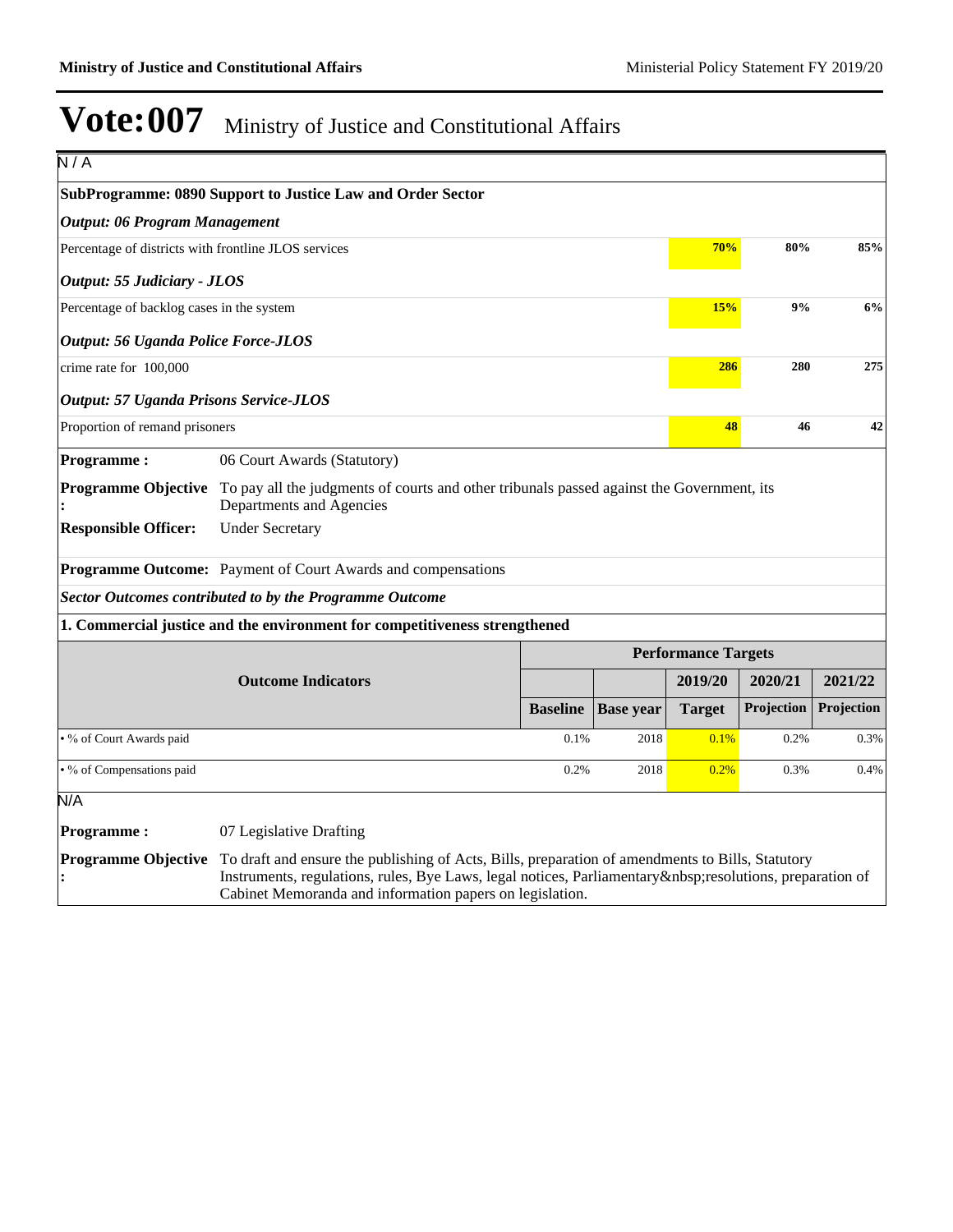| <b>Responsible Officer:</b>                    | Director First Parliamentary Counsel                                       |                                                                                                     |                  |                            |            |            |  |
|------------------------------------------------|----------------------------------------------------------------------------|-----------------------------------------------------------------------------------------------------|------------------|----------------------------|------------|------------|--|
|                                                | Programme Outcome: Improved Legal Framework                                |                                                                                                     |                  |                            |            |            |  |
|                                                | <b>Sector Outcomes contributed to by the Programme Outcome</b>             |                                                                                                     |                  |                            |            |            |  |
|                                                | 1. Commercial justice and the environment for competitiveness strengthened |                                                                                                     |                  |                            |            |            |  |
|                                                |                                                                            |                                                                                                     |                  | <b>Performance Targets</b> |            |            |  |
|                                                | <b>Outcome Indicators</b>                                                  |                                                                                                     |                  | 2019/20                    | 2020/21    | 2021/22    |  |
|                                                |                                                                            | <b>Baseline</b>                                                                                     | <b>Base year</b> | <b>Target</b>              | Projection | Projection |  |
| . % of requests for Legislation handled        |                                                                            | 79%                                                                                                 | 2018             | 70%                        | 73%        | 75%        |  |
|                                                | <b>SubProgramme: 06 First Parliamentary Counsel</b>                        |                                                                                                     |                  |                            |            |            |  |
|                                                | Output: 01 Bills, Acts, Statutory Instruments, Ordinances, By Laws         |                                                                                                     |                  |                            |            |            |  |
| Number of Acts Published                       |                                                                            |                                                                                                     |                  | <b>10</b>                  | 15         | 20         |  |
| Number of requested Bills processed            |                                                                            |                                                                                                     |                  | 40                         | 45         | 50         |  |
| Number of Statutory instruments processed      |                                                                            |                                                                                                     |                  | 62                         | 65         | 70         |  |
| <b>SubProgramme: 07 Principal Legislation</b>  |                                                                            |                                                                                                     |                  |                            |            |            |  |
|                                                | Output: 01 Bills, Acts, Statutory Instruments, Ordinances, By Laws         |                                                                                                     |                  |                            |            |            |  |
| Number of Acts Published                       |                                                                            |                                                                                                     |                  | <b>10</b>                  | 15         | 20         |  |
| Number of requested Bills processed            |                                                                            |                                                                                                     |                  | 40                         | 45         | 50         |  |
| Number of Statutory instruments processed      |                                                                            |                                                                                                     |                  | 62                         | 65         | 70         |  |
| <b>SubProgramme: 08 Subsidiary Legislation</b> |                                                                            |                                                                                                     |                  |                            |            |            |  |
|                                                | Output: 01 Bills, Acts, Statutory Instruments, Ordinances, By Laws         |                                                                                                     |                  |                            |            |            |  |
| Number of Acts Published                       |                                                                            |                                                                                                     |                  | <b>10</b>                  | 15         | 20         |  |
| Number of requested Bills processed            |                                                                            |                                                                                                     |                  | 40                         | 45         | 50         |  |
| Number of Statutory instruments processed      |                                                                            |                                                                                                     |                  | 62                         | 65         | 70         |  |
|                                                | <b>SubProgramme: 09 Local Government (First Parliamentary Counsel)</b>     |                                                                                                     |                  |                            |            |            |  |
|                                                | Output: 01 Bills, Acts, Statutory Instruments, Ordinances, By Laws         |                                                                                                     |                  |                            |            |            |  |
| Number of Acts Published                       |                                                                            |                                                                                                     |                  | <b>10</b>                  | 15         | 20         |  |
| Number of requested Bills processed            |                                                                            |                                                                                                     |                  | 40                         | 46         | 50         |  |
| Number of Statutory instruments processed      |                                                                            |                                                                                                     |                  | 62                         | 65         | 70         |  |
| <b>Programme:</b>                              | 08 Civil Litigation                                                        |                                                                                                     |                  |                            |            |            |  |
| <b>Programme Objective</b>                     | ensuring that court decisions are satisfied                                | To institute or defend civil suits in which Government and/or its allied institutions are party and |                  |                            |            |            |  |
| <b>Responsible Officer:</b>                    | Director Civil Litigation                                                  |                                                                                                     |                  |                            |            |            |  |
|                                                | <b>Programme Outcome:</b> Effective representation of Government in Court  |                                                                                                     |                  |                            |            |            |  |
|                                                | <b>Sector Outcomes contributed to by the Programme Outcome</b>             |                                                                                                     |                  |                            |            |            |  |
|                                                | 1. Commercial justice and the environment for competitiveness strengthened |                                                                                                     |                  |                            |            |            |  |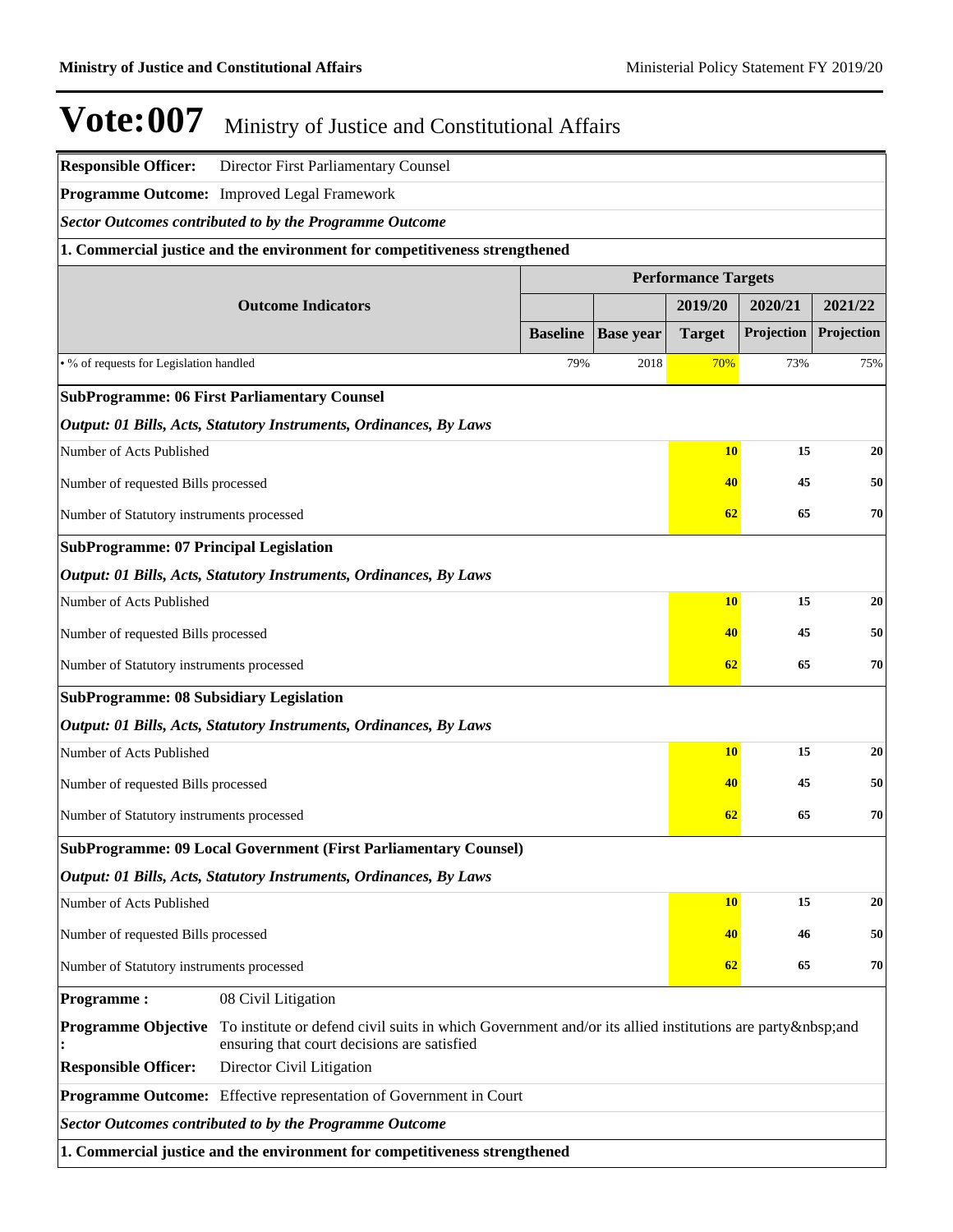|                                                         |                                                                                                                                                                                                                                                                                           |                 |                  | <b>Performance Targets</b> |            |            |
|---------------------------------------------------------|-------------------------------------------------------------------------------------------------------------------------------------------------------------------------------------------------------------------------------------------------------------------------------------------|-----------------|------------------|----------------------------|------------|------------|
|                                                         | <b>Outcome Indicators</b>                                                                                                                                                                                                                                                                 |                 |                  | 2019/20                    | 2020/21    | 2021/22    |
|                                                         |                                                                                                                                                                                                                                                                                           | <b>Baseline</b> | <b>Base year</b> | <b>Target</b>              | Projection | Projection |
| • % of scheduled Court Attendance for civil proceedings |                                                                                                                                                                                                                                                                                           | 70%             | 2018             | 75%                        | 80%        | 85%        |
| <b>SubProgramme: 02 Civil Litigation</b>                |                                                                                                                                                                                                                                                                                           |                 |                  |                            |            |            |
| Output: 03 Civil Suits defended in Court                |                                                                                                                                                                                                                                                                                           |                 |                  |                            |            |            |
| Percentage appearance in EACJ and other regional        |                                                                                                                                                                                                                                                                                           |                 |                  | 80%                        | 85%        | 90%        |
| Number of negotiations handled                          |                                                                                                                                                                                                                                                                                           |                 |                  | <b>10</b>                  | 20         | 30         |
|                                                         | Percentage of scheduled arbitration proceedings attended                                                                                                                                                                                                                                  |                 |                  | 80%                        | 85%        | 90%        |
| <b>SubProgramme: 03 Line Ministries</b>                 |                                                                                                                                                                                                                                                                                           |                 |                  |                            |            |            |
| Output: 03 Civil Suits defended in Court                |                                                                                                                                                                                                                                                                                           |                 |                  |                            |            |            |
| Percentage appearance in EACJ and other regional        |                                                                                                                                                                                                                                                                                           |                 |                  | 80%                        | 85%        | 90%        |
| Number of negotiations handled                          |                                                                                                                                                                                                                                                                                           |                 |                  | <b>10</b>                  | 20         | 30         |
|                                                         | Percentage of scheduled arbitration proceedings attended                                                                                                                                                                                                                                  |                 |                  | 80%                        | 85%        | 90%        |
| <b>SubProgramme: 04 Institutions</b>                    |                                                                                                                                                                                                                                                                                           |                 |                  |                            |            |            |
| Output: 03 Civil Suits defended in Court                |                                                                                                                                                                                                                                                                                           |                 |                  |                            |            |            |
| Percentage appearance in EACJ and other regional        |                                                                                                                                                                                                                                                                                           |                 |                  | 80%                        | 85%        | 90%        |
| Number of negotiations handled                          |                                                                                                                                                                                                                                                                                           |                 |                  | <b>10</b>                  | 20         | 30         |
|                                                         | Percentage of scheduled arbitration proceedings attended                                                                                                                                                                                                                                  |                 |                  | 80%                        | 85%        | 90%        |
|                                                         | SubProgramme: 05 Local Gov't Institutions (Litigation)                                                                                                                                                                                                                                    |                 |                  |                            |            |            |
| Output: 03 Civil Suits defended in Court                |                                                                                                                                                                                                                                                                                           |                 |                  |                            |            |            |
| Percentage appearance in EACJ and other regional        |                                                                                                                                                                                                                                                                                           |                 |                  | 80%                        | 85%        | 90%        |
| Number of negotiations handled                          |                                                                                                                                                                                                                                                                                           |                 |                  | 10                         | 20         | 30         |
|                                                         | Percentage of scheduled arbitration proceedings attended                                                                                                                                                                                                                                  |                 |                  | 80%                        | 85%        | 90%        |
| <b>Programme:</b>                                       | 09 Legal Advisory Services                                                                                                                                                                                                                                                                |                 |                  |                            |            |            |
| <b>Programme Objective</b>                              | -To provide legal advisory and consultative services to the Government, to Ministries and helt is<br>Public bodies.<br>br/><br>-To handle legal assignments for the Attorney General and the Solicitor General. < br /><br>-To provide legal support to Government organs and Commissions |                 |                  |                            |            |            |
| <b>Responsible Officer:</b>                             | Director Legal Advisory Services                                                                                                                                                                                                                                                          |                 |                  |                            |            |            |
|                                                         | <b>Programme Outcome:</b> Improved Legal Advisory Services                                                                                                                                                                                                                                |                 |                  |                            |            |            |
|                                                         | <b>Sector Outcomes contributed to by the Programme Outcome</b>                                                                                                                                                                                                                            |                 |                  |                            |            |            |
|                                                         | 1. Commercial justice and the environment for competitiveness strengthened                                                                                                                                                                                                                |                 |                  |                            |            |            |
|                                                         |                                                                                                                                                                                                                                                                                           |                 |                  | <b>Performance Targets</b> |            |            |
|                                                         | <b>Outcome Indicators</b>                                                                                                                                                                                                                                                                 |                 |                  | 2019/20                    | 2020/21    | 2021/22    |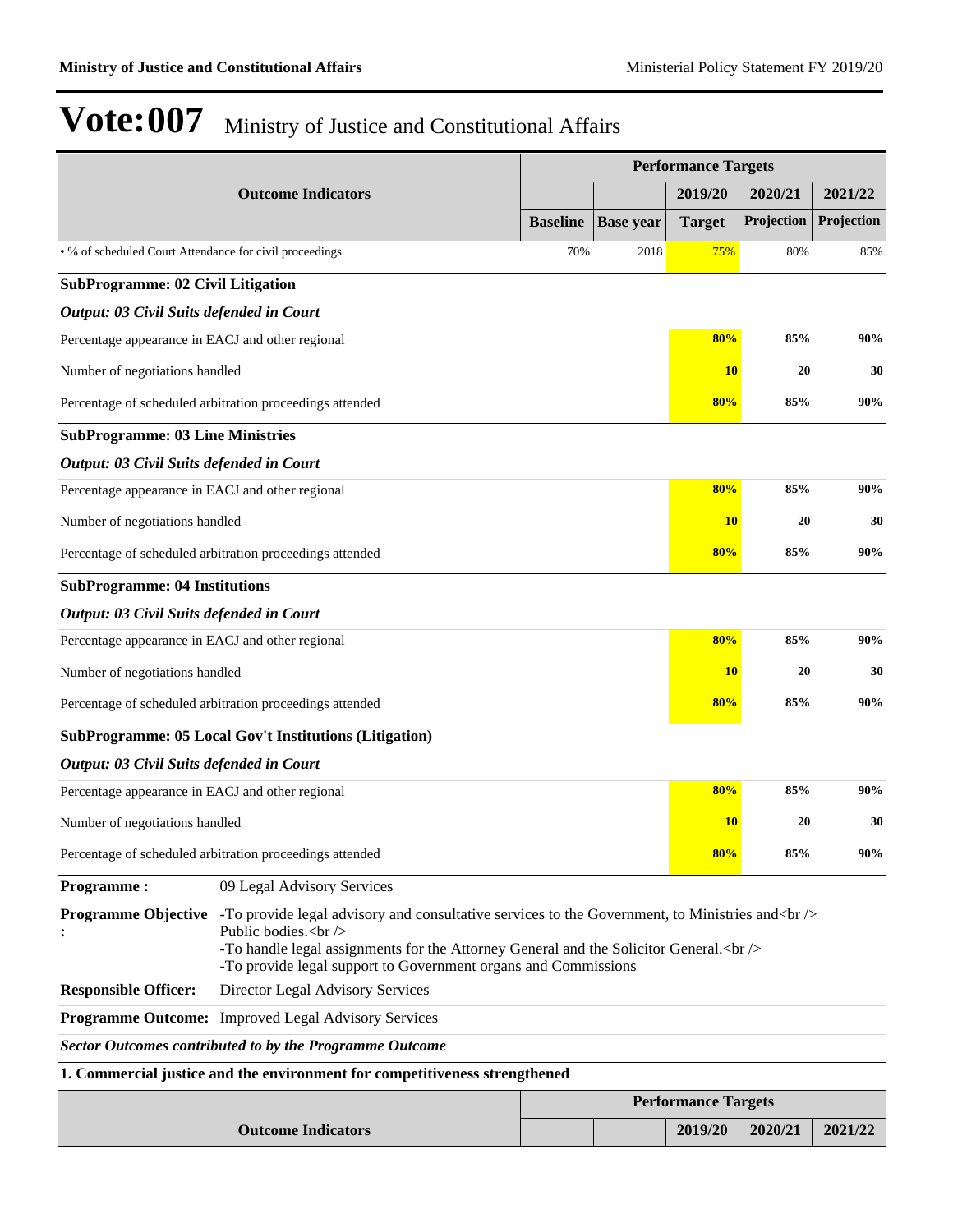|                                                 |                                                                                                                                                                                                                                         | <b>Baseline</b> | <b>Base year</b> | <b>Target</b>              | Projection            | Projection            |
|-------------------------------------------------|-----------------------------------------------------------------------------------------------------------------------------------------------------------------------------------------------------------------------------------------|-----------------|------------------|----------------------------|-----------------------|-----------------------|
|                                                 | . % of Contracts, MOUs and Legal opinions that are responded to within two weeks                                                                                                                                                        | 90              | 2019             | 92%                        | 94%                   | 95%                   |
| <b>SubProgramme: 10 Legal Advisory Services</b> |                                                                                                                                                                                                                                         |                 |                  |                            |                       |                       |
| Output: 02 Contracts, Legal Advice/opinion      |                                                                                                                                                                                                                                         |                 |                  |                            |                       |                       |
| Percentage of EAC meetings attended             |                                                                                                                                                                                                                                         |                 |                  | 30%                        | 35%                   | 40%                   |
| Average time taken to review a contract         |                                                                                                                                                                                                                                         |                 |                  | 90%                        | 92%                   | 94%                   |
| Percentage of Legal Advice responded to         |                                                                                                                                                                                                                                         |                 |                  | 90%                        | 92%                   | 94%                   |
| <b>SubProgramme: 11 Central Government</b>      |                                                                                                                                                                                                                                         |                 |                  |                            |                       |                       |
| Output: 02 Contracts, Legal Advice/opinion      |                                                                                                                                                                                                                                         |                 |                  |                            |                       |                       |
| Percentage of EAC meetings attended             |                                                                                                                                                                                                                                         |                 |                  | 30%                        | 35%                   | 40%                   |
| Average time taken to review a contract         |                                                                                                                                                                                                                                         |                 |                  | 90%                        | 92%                   | 94%                   |
|                                                 | Percentage of Legal Advice responded to                                                                                                                                                                                                 |                 |                  |                            |                       | 94%                   |
|                                                 | <b>SubProgramme: 12 Local Government (Legal Advisory Services)</b>                                                                                                                                                                      |                 |                  |                            |                       |                       |
| Output: 02 Contracts, Legal Advice/opinion      |                                                                                                                                                                                                                                         |                 |                  |                            |                       |                       |
| Percentage of EAC meetings attended             |                                                                                                                                                                                                                                         |                 |                  | 50%                        | 65%                   | 70%                   |
| Average time taken to review a contract         |                                                                                                                                                                                                                                         |                 |                  |                            | 90%<br>92%            | 94%                   |
| Percentage of Legal Advice responded to         |                                                                                                                                                                                                                                         |                 |                  | 90%                        | 92%                   | 94%                   |
|                                                 | <b>SubProgramme: 13 Contracts and Negotiations</b>                                                                                                                                                                                      |                 |                  |                            |                       |                       |
| Output: 02 Contracts, Legal Advice/opinion      |                                                                                                                                                                                                                                         |                 |                  |                            |                       |                       |
| Percentage of EAC meetings attended             |                                                                                                                                                                                                                                         |                 |                  | 30%                        | 35%                   | 40%                   |
| Average time taken to review a contract         |                                                                                                                                                                                                                                         |                 |                  | 90%                        | 92%                   | 94%                   |
| Percentage of Legal Advice responded to         |                                                                                                                                                                                                                                         |                 |                  | 90%                        | 92%                   | 94%                   |
| <b>Programme:</b>                               | 49 Policy, Planning and Support Services                                                                                                                                                                                                |                 |                  |                            |                       |                       |
|                                                 | <b>Programme Objective</b> Facilitate the smooth operation of other functions within the ministry through the provision of<br>administrative; personnel; policy analysis and formulation; budgeting and accounting support<br>services. |                 |                  |                            |                       |                       |
| <b>Responsible Officer:</b>                     | <b>Under Secretary</b>                                                                                                                                                                                                                  |                 |                  |                            |                       |                       |
|                                                 | Programme Outcome: Efficient and effective Ministry of Justice and Constitutional Affairs                                                                                                                                               |                 |                  |                            |                       |                       |
|                                                 | <b>Sector Outcomes contributed to by the Programme Outcome</b>                                                                                                                                                                          |                 |                  |                            |                       |                       |
| N/A                                             |                                                                                                                                                                                                                                         |                 |                  |                            |                       |                       |
|                                                 |                                                                                                                                                                                                                                         |                 |                  | <b>Performance Targets</b> |                       |                       |
|                                                 | <b>Outcome Indicators</b>                                                                                                                                                                                                               | <b>Baseline</b> | <b>Base year</b> | 2019/20<br><b>Target</b>   | 2020/21<br>Projection | 2021/22<br>Projection |
|                                                 |                                                                                                                                                                                                                                         |                 |                  |                            |                       |                       |
| budgeting.                                      | • Level of compliance of the Ministerial Policy Statement (MPS) to Gender and Equity                                                                                                                                                    | 75%             | 2018             | 80%                        | 85%                   | 85%                   |
|                                                 | <b>Programme Outcome:</b> Policy guidance and strategic direction                                                                                                                                                                       |                 |                  |                            |                       |                       |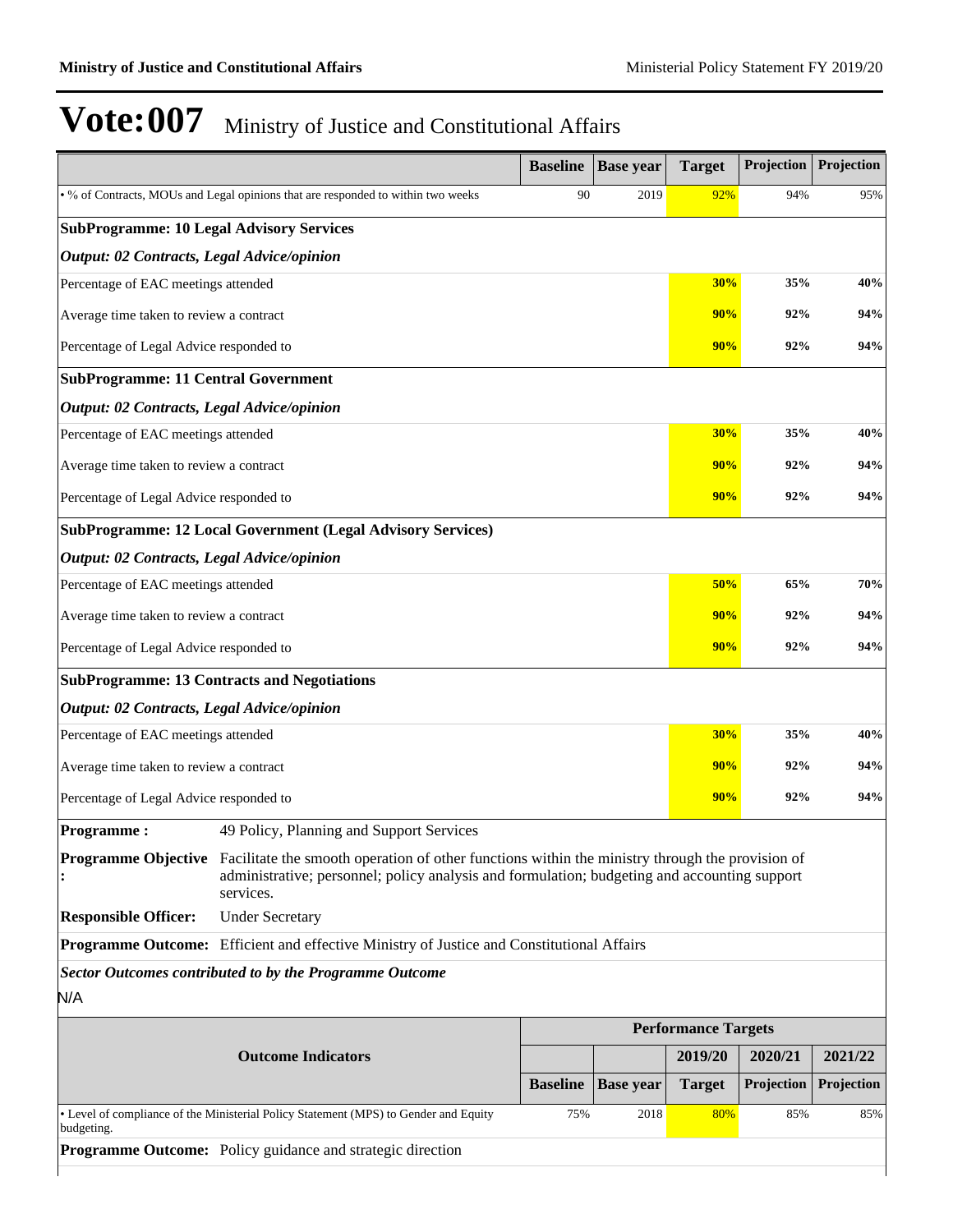| Sector Outcomes contributed to by the Programme Outcome                                                                |                            |                  |               |            |            |  |  |  |
|------------------------------------------------------------------------------------------------------------------------|----------------------------|------------------|---------------|------------|------------|--|--|--|
| 1. Infrastructure and access to JLOS services enhanced                                                                 |                            |                  |               |            |            |  |  |  |
|                                                                                                                        | <b>Performance Targets</b> |                  |               |            |            |  |  |  |
| <b>Outcome Indicators</b>                                                                                              |                            |                  | 2019/20       | 2020/21    | 2021/22    |  |  |  |
|                                                                                                                        | <b>Baseline</b>            | <b>Base</b> year | <b>Target</b> | Projection | Projection |  |  |  |
| • Level of Compliance of Ministry of Justice and Constitutional Affairs planning and<br>Budgeting instruments to NDPII | 65%                        | 2018             | 75%           | 80%        | 85%        |  |  |  |
| • Proportion of the Ministry Strategic Plan implemented                                                                | $0\%$                      | 2017             | 60%           | 100%       | 100%       |  |  |  |
| N/A                                                                                                                    |                            |                  |               |            |            |  |  |  |

### **IX. Major Capital Investments And Changes In Resource Allocation**

### **Table 9.1: Major Capital Investment (Capital Purchases outputs over 0.5Billion)**

| FY 2018/19                                                                                                                                                                                    |                |                                                                                |                                                      | FY 2019/20                                                                                                                                                                                                                         |  |
|-----------------------------------------------------------------------------------------------------------------------------------------------------------------------------------------------|----------------|--------------------------------------------------------------------------------|------------------------------------------------------|------------------------------------------------------------------------------------------------------------------------------------------------------------------------------------------------------------------------------------|--|
| <b>Appr. Budget and Planned Outputs</b>                                                                                                                                                       |                | <b>Expenditures and Achievements by</b><br>end Dec                             | <b>Proposed Budget and Planned</b><br><b>Outputs</b> |                                                                                                                                                                                                                                    |  |
| Vote 007 Ministry of Justice and Constitutional Affairs                                                                                                                                       |                |                                                                                |                                                      |                                                                                                                                                                                                                                    |  |
| Program: 12 05 Access to Justice and Accountability                                                                                                                                           |                |                                                                                |                                                      |                                                                                                                                                                                                                                    |  |
| Development Project: 0890 Support to Justice Law and Order Sector                                                                                                                             |                |                                                                                |                                                      |                                                                                                                                                                                                                                    |  |
| Output: 12 05 72 Government Buildings and Administrative Infrastructure                                                                                                                       |                |                                                                                |                                                      |                                                                                                                                                                                                                                    |  |
| -Construction of MoJCA Fort portal Regional Office;<br>-Support to the JLOS house project preparation;<br>- Payment of contractual obligations for ongoing construction<br>of Justice Centers |                | Procurement of contractor to construct Fort<br>Portal Regional office ongoing. |                                                      | Completion and operationalisation of MoJCA Fort<br><b>Portal Regional Office. Construction of Ongoing</b><br>Justice Centers completed. 3 New Justice centres<br>constructed                                                       |  |
| <b>Total Output Cost(Ushs Thousand)</b>                                                                                                                                                       | 3,414,733      |                                                                                | $\bf{0}$                                             | 1.144,000                                                                                                                                                                                                                          |  |
| Gou Dev't:                                                                                                                                                                                    | 3,414,733      |                                                                                | $\Omega$                                             | 1,144,000                                                                                                                                                                                                                          |  |
| Ext Fin:                                                                                                                                                                                      | $\mathbf{0}$   |                                                                                | $\Omega$                                             |                                                                                                                                                                                                                                    |  |
| A.I.A:                                                                                                                                                                                        | $\overline{0}$ |                                                                                | $\Omega$                                             | $\Omega$                                                                                                                                                                                                                           |  |
| Output: 12 05 75 Purchase of Motor Vehicles and Other Transport Equipment                                                                                                                     |                |                                                                                |                                                      |                                                                                                                                                                                                                                    |  |
| -Procure transport equipment to facilitate adjudication of cases Motor vehicles were procured<br>and court attendance;<br>- Support Supervision and M&E                                       |                |                                                                                |                                                      | Procure motor vehicles to replenish the ministry<br>fleet enhance service delivery. To facilitate court<br>attendance; enhance legal advisory services;<br>Legislative Drafting; estates inspection and<br><b>Regional Offices</b> |  |
| <b>Total Output Cost(Ushs Thousand)</b>                                                                                                                                                       | 2,512,000      |                                                                                | $\bf{0}$                                             | 800,000                                                                                                                                                                                                                            |  |
| Gou Dev't:                                                                                                                                                                                    | 2,512,000      |                                                                                | $\Omega$                                             | 800,000                                                                                                                                                                                                                            |  |
| Ext Fin:                                                                                                                                                                                      | $\theta$       |                                                                                | $\Omega$                                             | $\Omega$                                                                                                                                                                                                                           |  |
| A.I.A:                                                                                                                                                                                        | $\overline{0}$ |                                                                                | $\mathbf{0}$                                         | $\overline{0}$                                                                                                                                                                                                                     |  |
| Program: 12 49 Policy, Planning and Support Services                                                                                                                                          |                |                                                                                |                                                      |                                                                                                                                                                                                                                    |  |
| Development Project : 1228 Support to Ministry of Justice and Constitutional Affairs                                                                                                          |                |                                                                                |                                                      |                                                                                                                                                                                                                                    |  |
| Output: 12 49 75 Purchase of Motor Vehicles and Other Transport Equipment                                                                                                                     |                |                                                                                |                                                      |                                                                                                                                                                                                                                    |  |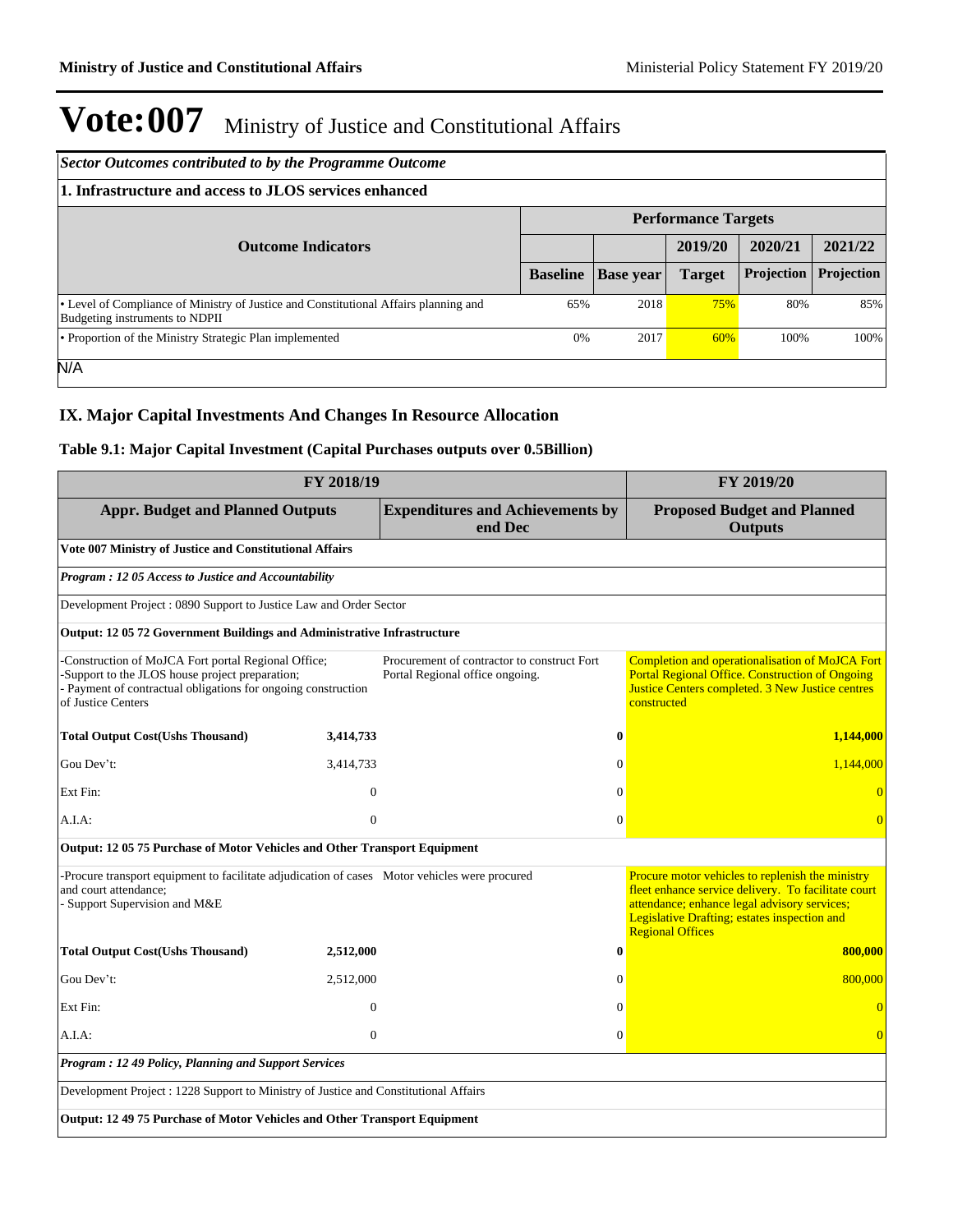| Procurement of motor vehicles for Court attendance<br>Procurement of motor vehicles to replenish fleet for<br>Headquarters and Regional Offices Court attendance, Estates<br>Inspection, Inspection of chambers, Universities and Legal Aid<br>Service Providers |              | Motor vehicles for the Directorate of Civil<br>Litigation were purchased<br>Four motor vehicles are under procurement.<br>Vehicles are for Court attendance, legislative<br>drafting, Gulu regional office and for the<br>committee on the prerogative of mercy. |          | Continue to replenish motor vehicles fleet for<br><b>Headquarters and Regional Offices Court</b><br>attendance, Estates Inspection, Inspection of<br>chambers, Universities and Legal Aid Service<br><b>Providers</b> |  |  |  |
|------------------------------------------------------------------------------------------------------------------------------------------------------------------------------------------------------------------------------------------------------------------|--------------|------------------------------------------------------------------------------------------------------------------------------------------------------------------------------------------------------------------------------------------------------------------|----------|-----------------------------------------------------------------------------------------------------------------------------------------------------------------------------------------------------------------------|--|--|--|
| <b>Total Output Cost(Ushs Thousand)</b>                                                                                                                                                                                                                          | 600,000      |                                                                                                                                                                                                                                                                  | 0        | 600,000                                                                                                                                                                                                               |  |  |  |
| Gou Dev't:                                                                                                                                                                                                                                                       | 600,000      |                                                                                                                                                                                                                                                                  |          | 600,000                                                                                                                                                                                                               |  |  |  |
| Ext Fin:                                                                                                                                                                                                                                                         | 0            |                                                                                                                                                                                                                                                                  |          |                                                                                                                                                                                                                       |  |  |  |
| A.I.A.                                                                                                                                                                                                                                                           | $\Omega$     |                                                                                                                                                                                                                                                                  | $\Omega$ |                                                                                                                                                                                                                       |  |  |  |
| Development Project : 1242 Construction of the JLOS House                                                                                                                                                                                                        |              |                                                                                                                                                                                                                                                                  |          |                                                                                                                                                                                                                       |  |  |  |
| Output: 12 49 72 Government Buildings and Administrative Infrastructure                                                                                                                                                                                          |              |                                                                                                                                                                                                                                                                  |          |                                                                                                                                                                                                                       |  |  |  |
| Support to the JLOS house project preparation                                                                                                                                                                                                                    |              | Contributions to support the JLOS house<br>project were made                                                                                                                                                                                                     |          | <b>Support to construction of JLOS House Project</b>                                                                                                                                                                  |  |  |  |
| <b>Total Output Cost(Ushs Thousand)</b>                                                                                                                                                                                                                          | 500,000      | 500,000                                                                                                                                                                                                                                                          |          | 10,518,986                                                                                                                                                                                                            |  |  |  |
| Gou Dev't:                                                                                                                                                                                                                                                       | 500,000      | 500,000                                                                                                                                                                                                                                                          |          | 10,518,986                                                                                                                                                                                                            |  |  |  |
| Ext Fin:                                                                                                                                                                                                                                                         | $\theta$     |                                                                                                                                                                                                                                                                  |          |                                                                                                                                                                                                                       |  |  |  |
| A.I.A.                                                                                                                                                                                                                                                           | $\mathbf{0}$ |                                                                                                                                                                                                                                                                  | 0        |                                                                                                                                                                                                                       |  |  |  |

### **X. Vote Challenges and Plans To Improve Performance**

#### **Vote Challenges**

i. Delayed operationalization of the new structure: Although, the ministry was restructured increasing staffing from 300 to 442, 42% of the positions remain unfilled. This affects the ability of the ministry to discharge its mandate. The ministry requires and additional UGX.2bn on the wage provision to fill the structure;

ii. High Staff Turnover: Staff turnover is high especially amongst the State Attorneys mainly due to poor remuneration compared to the private sector and other government agencies;

iii. Limited funding to facilitate effective service delivery: the ability of the ministry to effectively discharge its mandate is hampered by the inadequate operational funding. The current provision of is inadequate for representation of GoU in courts locally and internationally, administration of estates across the country, participation in regional integration among others.

#### **Plans to improve Vote Performance**

The directorates and departments will be strengthened to undertake their mandates efficiently and effectively. This will be through strengthening manpower as well as equipping them and the undertaking the following:-

i. Implementation of the new ministry structure to fill vacant positions. Since most of the vacant positions are at a senior level, filling of these positions will motivate the staff;

ii. Attract, develop and retain staff with the right knowledge, skills and ability to operate effectively within a rapidly changing environment;

iii. Building the capacity of State Attorneys in specialized and emerging areas of law to effectively execute their responsibilities such as advising and effectively representing government in various fora. Such areas include energy, Oil and Gas, asset tracing arising from corruption cases, anti-trust litigation, procurement, construction law, mediation and international and local arbitration; iv. Retooling and equipping all Directorates and departments by providing the necessary working tools;

v. Establish and implement performance management systems for all directorates and departments;

vi. Retooling and equipping registries: To enhance service delivery, working tools including adequate transport, computers and furniture will be provided.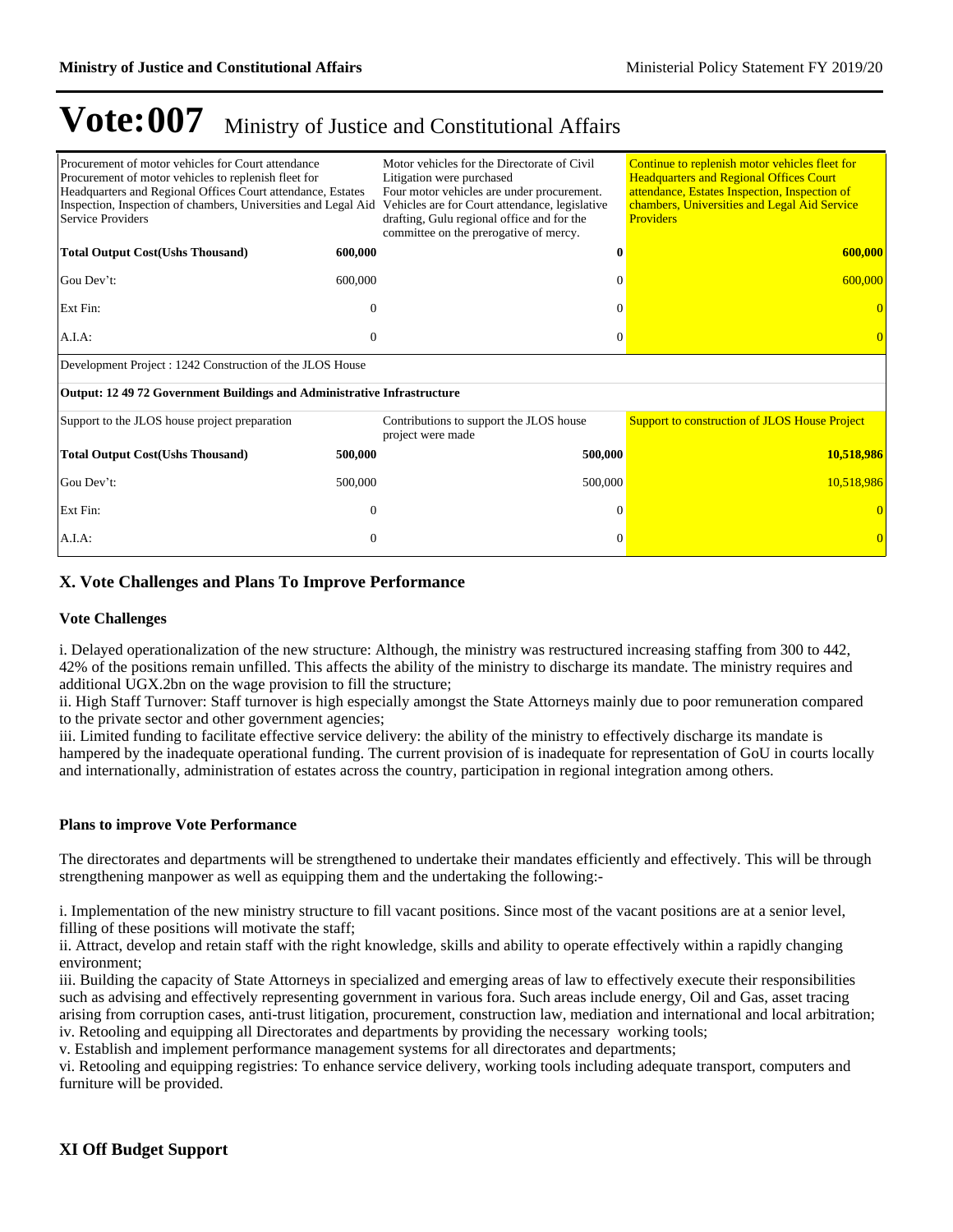#### **Table 11.1 Off-Budget Support by Sub-Programme**

| <b>Billion Uganda Shillings</b>                     | 2018/19 Approved<br><b>Budget</b> | 2019/20 Draft<br><b>Estimates</b> |
|-----------------------------------------------------|-----------------------------------|-----------------------------------|
| Programme 1205 Access to Justice and Accountability | 0.00                              | <b>32.80</b>                      |
| Development budget Estimates                        |                                   |                                   |
| 0890 Support to Justice Law and Order Sector        | 0.00                              | 32.80                             |
| $421$ -UN Agencies                                  | 0.00                              | 0.60                              |
| $426$ -UNICEF                                       | 0.00                              | 2.03                              |
| $533$ -Netherlands                                  | 0.00                              | 23.90                             |
| $543$ -Sweden                                       | 0.00                              | 6.27                              |
| <b>Total for Vote</b>                               | 0.00                              | 32.80                             |

### **XII. Vote Cross Cutting Policy And Other Budgetary Issues**

### **Table 12.1: Cross- Cutting Policy Issues**

| <b>Issue Type:</b>                  | <b>HIV/AIDS</b>                                                                                                                                                             |
|-------------------------------------|-----------------------------------------------------------------------------------------------------------------------------------------------------------------------------|
| Objective:                          | Increase awareness and prevention of HIV/AIDS by all.                                                                                                                       |
| <b>Issue of Concern:</b>            | Implementation of HIV/AIDs activities.                                                                                                                                      |
|                                     | Promote HIV/AIDS awareness among Staff and provide protection.                                                                                                              |
| <b>Planned Interventions:</b>       | Establishment of HIV/AIDs committee.<br>Appointment of HIV/AIDs focal point Officers.<br>Provide condoms to Staff. Provide Sensitisation, Counselling and Testing services. |
| <b>Budget Allocation (Billion):</b> | 0.100                                                                                                                                                                       |
| <b>Performance Indicators:</b>      | Number of HIV/AIDs committee meetings held.<br>Number of sensitizations made.                                                                                               |
| <b>Issue Type:</b>                  | Gender                                                                                                                                                                      |
| Objective:                          | Enhance service delivery to vulnerable groups especially women, children and disabled persons                                                                               |
| <b>Issue of Concern:</b>            | There is need to improve access to Services of Administrator General to vulnerable groups                                                                                   |
| <b>Planned Interventions:</b>       | Strengthen Administrator General's Services at regional offices                                                                                                             |
| <b>Budget Allocation (Billion):</b> | 0.200                                                                                                                                                                       |
| <b>Performance Indicators:</b>      | Number of women and orphans accessing accessing services                                                                                                                    |
| <b>Issue Type:</b>                  | <b>Enviroment</b>                                                                                                                                                           |
| Objective:                          | Promote environmental protection and ensure sustainability.                                                                                                                 |
| <b>Issue of Concern:</b>            | Fast track legislation protecting the environment                                                                                                                           |
| <b>Planned Interventions:</b>       | Identify outstanding and prioritise environment related laws                                                                                                                |
| <b>Budget Allocation (Billion):</b> | 3.000                                                                                                                                                                       |
| <b>Performance Indicators:</b>      | Environment related laws identified                                                                                                                                         |

### **XIII. Personnel Information**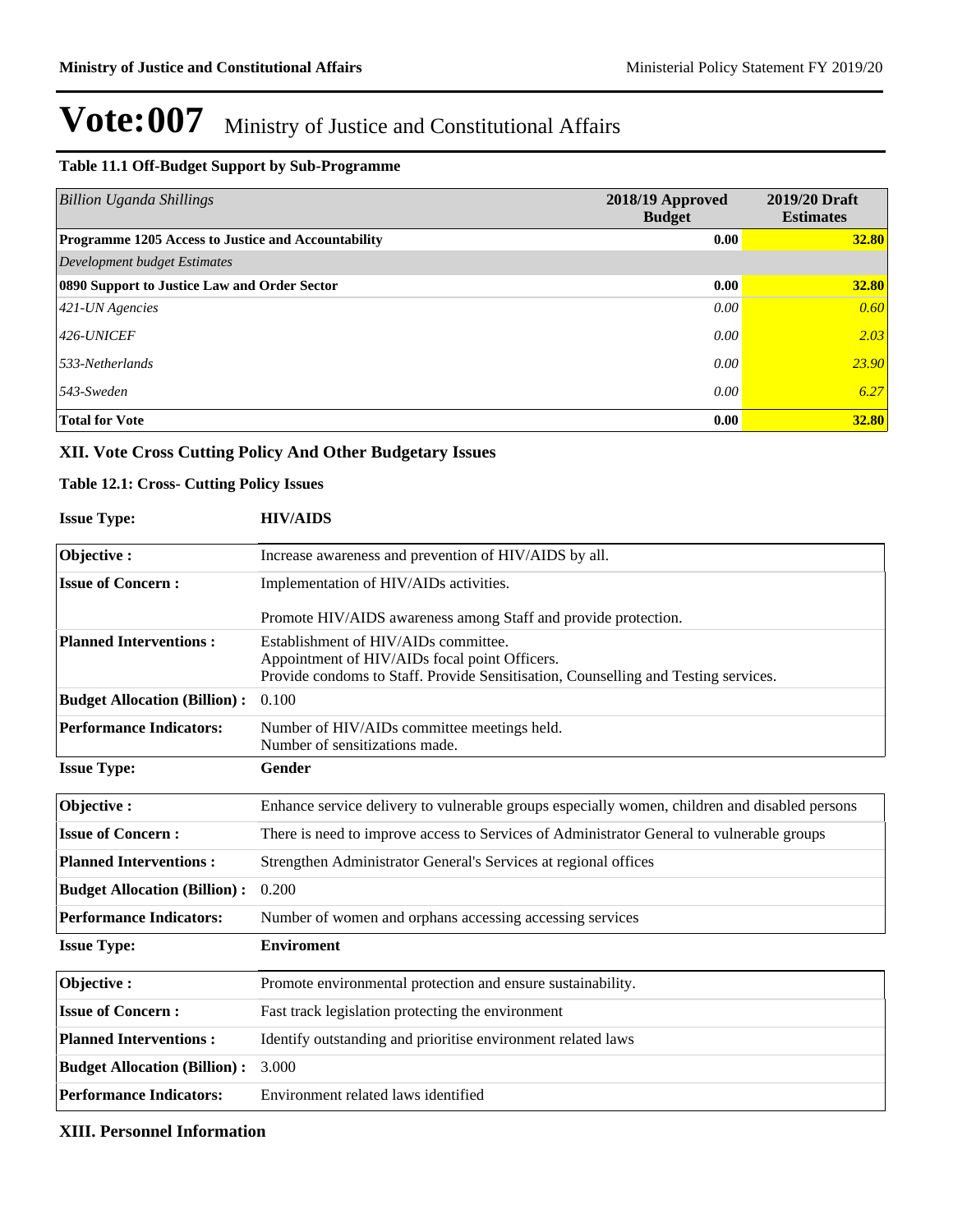### **Table 13.1 Staff Establishment Analysis**

| <b>Title</b>                     | <b>Salary Scale</b>           | <b>Number Of Approved Positions</b> | <b>Number Of Filled Positions</b> |
|----------------------------------|-------------------------------|-------------------------------------|-----------------------------------|
| <b>Assistant Commissioner</b>    | U1E                           | 15                                  | $\theta$                          |
| Assistant Commissioner, HRM      | U1SE                          |                                     | 1                                 |
| Commissioner                     | U1SE                          | 12                                  | 6                                 |
| Deputy Solicitor General         | U1SE                          |                                     | 1                                 |
| Director                         | U1SE                          | 3                                   | $\boldsymbol{2}$                  |
| Director - Administrator General | U1SE                          |                                     | $\mathbf{1}$                      |
| Secretary Law Council            | U1SE                          |                                     | $\mathbf{1}$                      |
| <b>Solicitor General</b>         | U1SE                          |                                     | $\mathbf{1}$                      |
| <b>Under Secretary</b>           | U1SE                          | 1                                   | $\mathbf{1}$                      |
| Principal State Attorney         | U2                            | 29                                  | 14                                |
| Principal Accountant             | U <sub>2</sub> UP             | 1                                   | $\mathbf{1}$                      |
| Principal Internal Auditor       | U <sub>2</sub> Up             |                                     | $\mathbf{1}$                      |
| Principal Procurement Officer    | U <sub>2</sub> UP             |                                     | $\mathbf{1}$                      |
| Principal Assistant Secretary    | U2L                           |                                     | $\mathbf{1}$                      |
| Principal Personal Secretary     | U2L                           | 3                                   | 3                                 |
| Principal Economist              | U <sub>2</sub> UP             |                                     | $\mathbf{1}$                      |
| Senior State Attorney            | U <sub>3</sub>                | 70                                  | 25                                |
| Personal Assistant/SAS           | <b>U3 LOWER</b>               | 3                                   | $\mathfrak{2}$                    |
| Senior Assistant Secretary       | <b>U3 LOWER</b>               |                                     | $\mathbf{1}$                      |
| Senior Personal Secretary        | <b>U3 LOWER</b>               | 4                                   | 3                                 |
| Senior Accountant                | U3 Up                         |                                     | $\mathbf{1}$                      |
| Senior Economist/ Statistician   | U3 Up                         |                                     | $\mathbf{1}$                      |
| Senior Procurement Officer       | U3 Up                         |                                     | $\mathbf{1}$                      |
| Senior Human Resource Officer    | U3L                           |                                     | $\mathbf{1}$                      |
| Policy Analyst                   | U4L                           | 1                                   | $\mathbf{1}$                      |
| <b>Assistant Secretary</b>       | U4L                           | 1                                   | $\vert 0 \vert$                   |
| Human Resource Officer           | U4L                           |                                     | $\vert 0 \vert$                   |
| <b>Information Scientist</b>     | $U4$ L                        | 1                                   | $\mathbf{1}$                      |
| Librarian                        | U4L                           |                                     | $\mathbf{1}$                      |
| Records Officer                  | U4L                           | 6                                   | $\vert 4 \vert$                   |
| Accountant                       | U4 Up                         | 2                                   | $\overline{2}$                    |
| Internal Auditor                 | U4 Up                         | 1                                   | $\mathbf{1}$                      |
| Procurement Officer              | U <sub>4</sub> U <sub>p</sub> | 1                                   | $1\vert$                          |
| State attorney                   | U <sub>4</sub> UP             | 78                                  | 76                                |